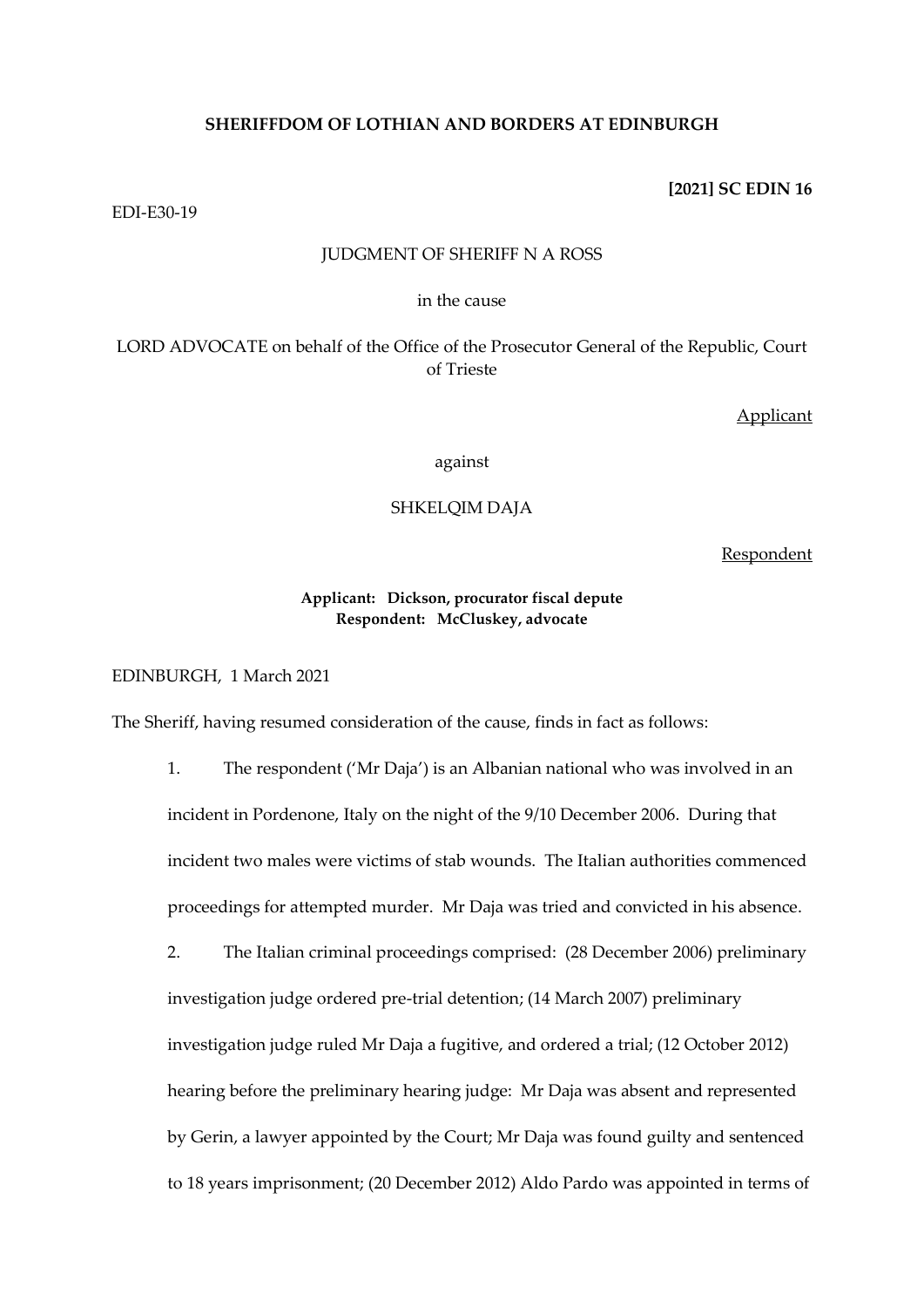the mandate signed in Tirana on that date before Miranda F Xhelmace before whom Mr Daja's passport is exhibited (said passport being reproduced in defence production number 1); (4 May 2012) Court appoints expert from the Institute of Legal Medicine; (22 May 2014) motion by Mr Pardo to have the pre-trial detention order revoked; (29 May 2014) motion by Mr Pardo refused by the Court; (11 June 2014) Mr Pardo appoints an independent expert (Perini) on behalf of Mr Daja; (23 June 2014) Mr Pardo engages with the court-appointed expert; (24 September 2014) appeal hearing: conviction upheld but sentence reduced to 15 years; (20 October 2014) appeal lodged by Mr Pardo; (2 February 2017) appeal refused; (8 May 2017) European Arrest Warrant issued.

3. Mr Daja was never arrested and made no appearance before the Italian courts. He left Italy approximately two weeks after the incident and returned to Albania. From there he travelled to Greece and then Italy, before travelling onwards to the UK. He did so on false documents. He subsequently cut off all contact with his family. He did not tell anybody, including his family in Italy, that he was in the UK. As a result, he never received notification of Italian criminal proceedings against him.

4. Only in about July 2015 did Mr Daja make contact with his family, as he had learned of his father's terminal illness. His father and brother, Dorian Daja, travelled to Glasgow. At that time Mr Daja became aware for the first time of the Italian legal proceedings.

5. The present proceedings are in respect of an arrest warrant dated 8 May 2017 issued by the Office of the Prosecutor General of the Republic attached to the Court of Trieste (the 'EAW'). As such, the EAW was issued by a judicial authority of a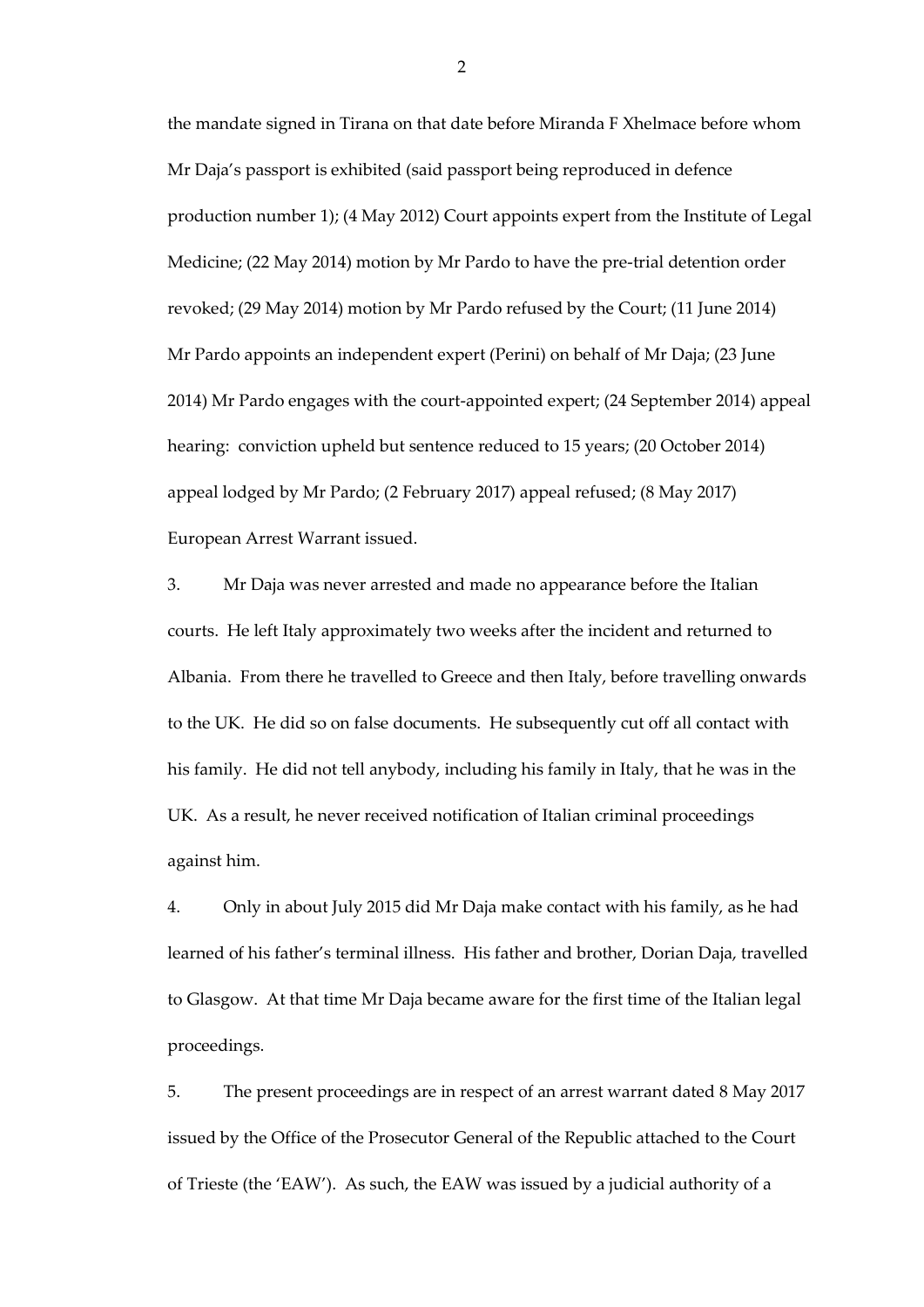category 1 territory which has the function of issuing arrest warrants, as certified in terms of section 2(7) of the Extradition Act 2003 (the '2003 Act') by the National Crime agency certificate dated 25 July 2017. Mr Daja accepts that he is the person named in the EAW.

6. The EAW states that Mr Daja was represented during the Italian criminal proceedings by virtue of having instructed a lawyer to appear on his behalf. That statement is incorrect. Mr Daja did not instruct any appearance.

7. Mr Pardo was instructed to represent Mr Daja in both sets of appeal hearings but, unknown to him, those instructions did not come from Daja. Mr Pardo was instructed by a power of attorney purportedly signed on 20 December 2012 by Mr Daja before a notary in Albania (the '2012 power of attorney') which he received shortly after 20 December 2012. Two copies of the 2012 power of attorney are lodged as defence productions 9 and 11. The first appeal concluded on 24 September 2014. The second appeal concluded on 8 May 2017. In the first appeal the court heard additional evidence from an expert from the Institute of Legal Medicine concerning Forensic Medical issues with respect to danger of life in respect of the complainers. In relation to the first appeal, Mr Pardo lodged submissions on 22 January 2013 in which he asked the Court of Appeal in Trieste to fix new evidentiary hearings in order to hear again the complainers and all the other witnesses heard during the first instance proceedings. This request was refused by the Court of Appeal in Trieste. No further evidence was heard in relation to the second appeal. Defence production 13 is a true and accurate translation of the appeal file of the said Aldo Pardo.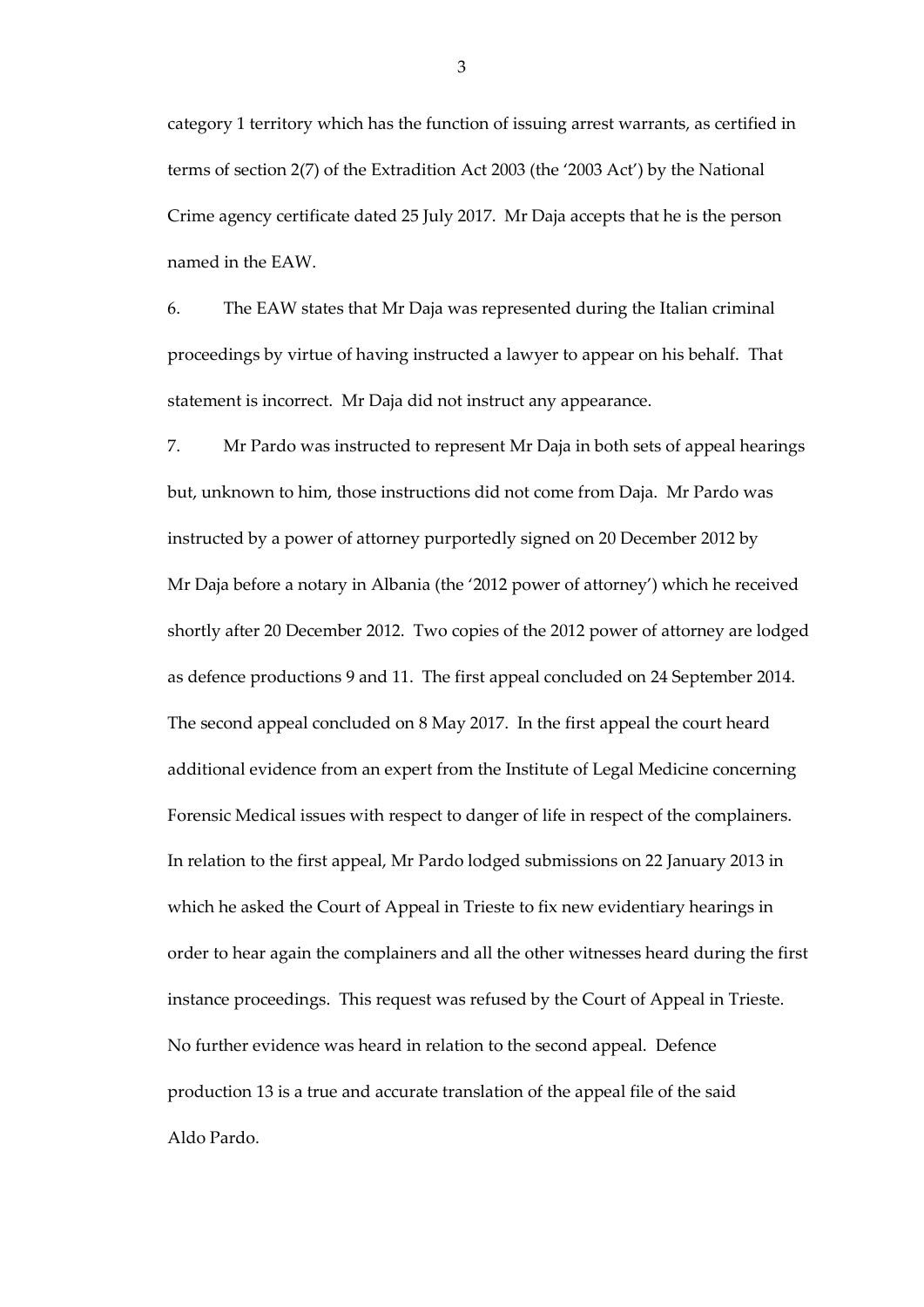8. The 2012 power of attorney was obtained by fraud, probably by Mr Daja's father. Mr Daja did not sign it, and was unaware of its existence throughout the proceedings.

9. Mr Daja's flight and subsequent opposition to the EAW was due to fear of reprisals from those involved in the incident.

10. Mr Daja did not deliberately absent himself from his trial. He was not represented at trial. The EAW, in stating at part 3.2 that he instructed appearance by a lawyer, is in error. The EAW does not, as a result, contain any guarantee that Mr Daja would have a right of retrial or review.

11. Were Mr Daja to be extradited to Italy, he would have a right to a review of the evidence as part of an appeal. He would have a right to appear or be represented. He would not have the right to examine witnesses against him, or to obtain the attendance and examination of his own. These are no more than possibilities. They depend entirely on the discretion of the Italian court. He may be refused permission to challenge evidence against him, or to lead and examine his own witnesses, without right of appeal. He has no right to insist on these evidential safeguards.

12. Mr Daja's extradition would not unduly interfere with his family life except to the extent inevitable in extradition.

And finds in law as follows:

1. Mr Daja would be entitled, on return to Italy, to a review on appeal amounting to a retrial, in accordance with Italian procedure. That procedure would only involve the rehearing of evidence, or the leading of new evidence, if the appeal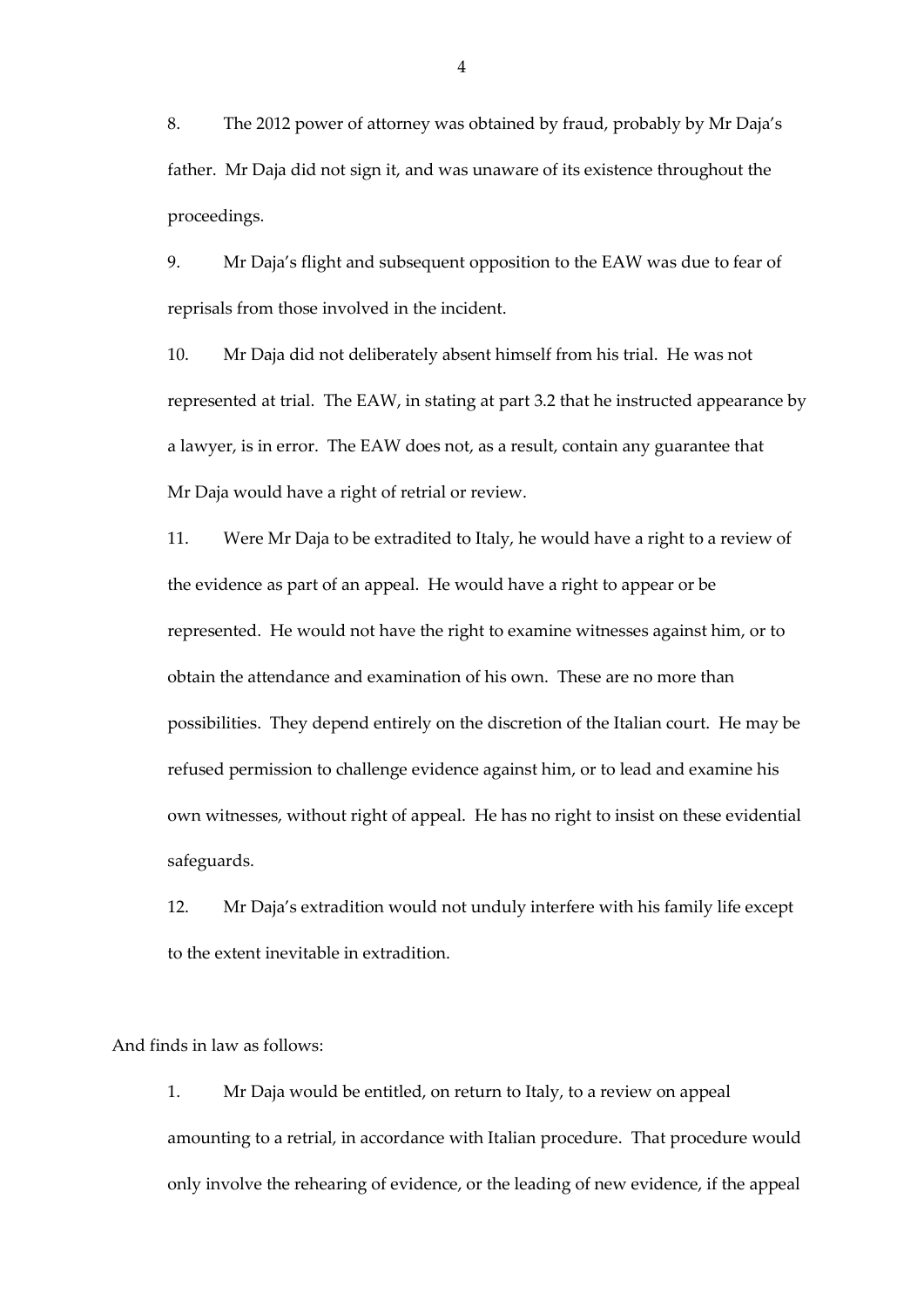court so permits. The appeal court will place importance on the evidence at the original hearing. It is likely that the evidence at the original hearing was not properly tested. There are evidential restrictions on whether new evidence will be permitted. In such cases it is rare for a retrial to be permitted de novo. It is accordingly very unlikely that Mr Daja will be entitled to test the existing evidence or lead new evidence on his behalf.

2. In any review or retrial proceedings, Mr Daja would not have the right to examine or have examined witnesses against him and to obtain the attendance and examination of witnesses on his behalf on the same conditions as witnesses against him. The terms of section 20(8) of the 2003 Act are not satisfied. Accordingly the question in section 20(5) must be decided in the negative.

3. Accordingly, under section 20(7) of the 2003 Act, the court must order Mr Daja's release.

4. Mr Daja's Article 8 rights would not be infringed by extradition.

THEREFORE refuses extradition in terms of the arrest warrant dated 8 May 2017 issued by the Office of the Prosecutor General of the Republic attached to the Court of Trieste; orders the release of Mr Daja forthwith from that warrant.

#### **NOTE**

[1] The requested person ('Mr Daja'), is an Albanian national who formerly resided in Italy. The EAW describes the facts on which it proceeds. In summary: on the night of 9/10 December 2006 there was a quarrel in the parking lot of 'Planet Bingo' in Pordenone, Italy between Mr Daja and others. He left the area, armed himself with a knife, and returned with his brother to "get revenge of the offense received from Doda Besmir". They entered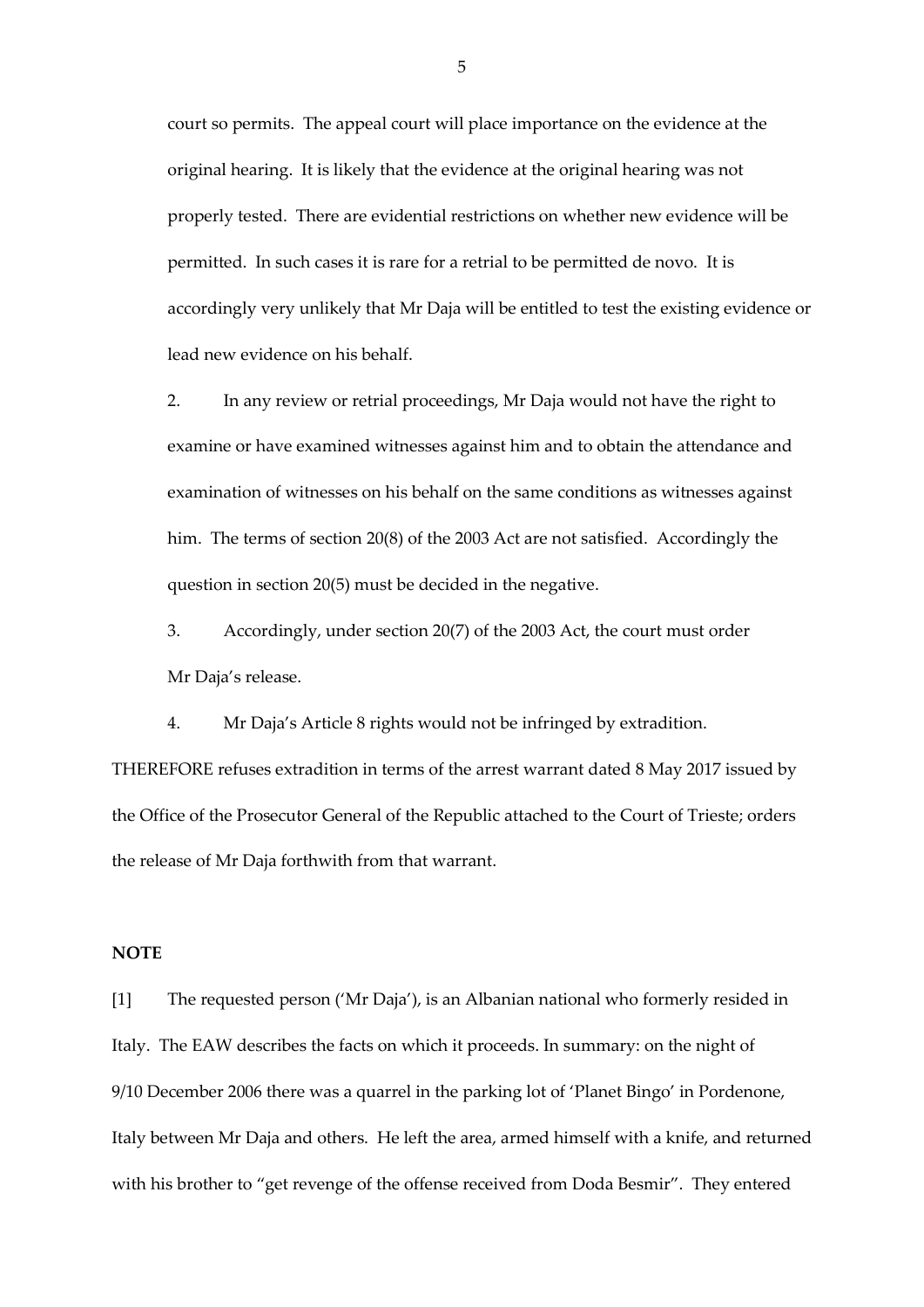the building and attacked all those who were with Doda Besmir. He tried to kill Doda Besmir (25cm stab wound with intestine protruding; stab wound to left gluteus), Doda Aleksander (10cm wound to lumbar region) and wounded Doda Petrit (stab wound to groin). The wounds to Doda Besmir and Doda Aleksander would have been fatal but for causes beyond Mr Daja's control.

[2] Mr Daja accepts there was an incident in which he was involved. His brother Dorian, who was also involved, drove him away from the scene. Mr Daja asked him to stop the car, and got out. They did not see each other again until 2015. Shortly thereafter Mr Daja ran away to Albania, entering the country illegally by boat from Bari. He went to his family home. They knew nothing of the incident in Italy. He was scared, and left the family home in the new year to go to southern Albania. He left his passport at home. After 5 or 7 months he left through Greece, using a fake passport. He went to Athens by taxi and took a flight to Milan. Because those involved in the incident were Albanian, he was scared of people in Albania. There is a "special law" of blood feud, and he anticipated retaliation. He was worried for himself and his family. He crossed Europe and arrived in the UK. He has lived in Scotland since 2008.

[3] He cut off all contact with his family. They did not know where he was and had no means of contacting him.

[4] Meanwhile, a criminal case was commenced in Pordenone. Mr Daja and two brothers were accused. A trial took place, which only Dorian Daja attended, and Mr Daja and the remaining brother were tried in absence. In 2006 Dorian was acquitted but the others were convicted in absence. Mr Daja was sentenced to 18 years custody. For Mr Daja, several appeals were instructed, resulting only in the sentence being reduced to 15 years.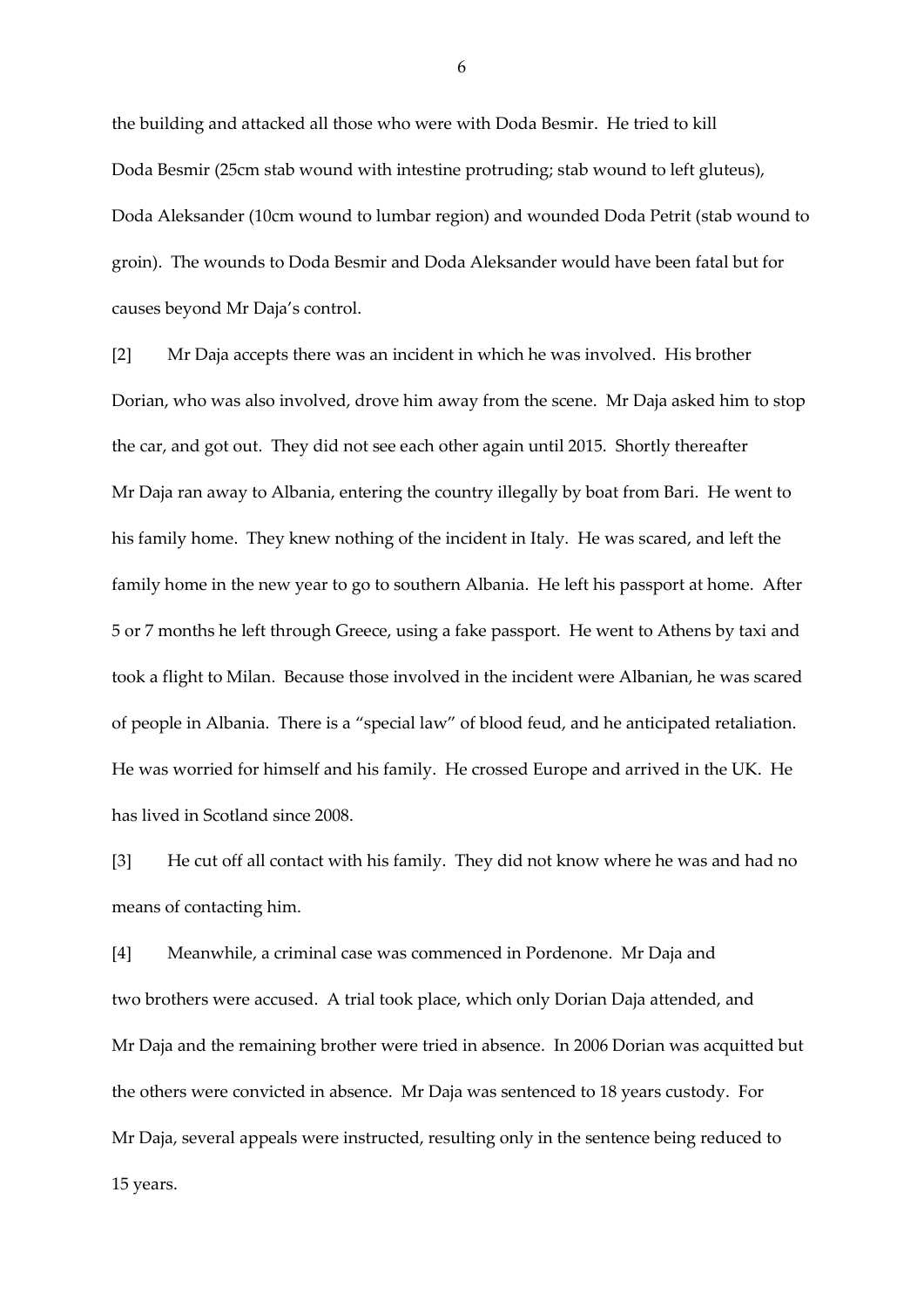[5] Mr Daja claims to have been unaware of legal proceedings in Italy until 2015. He only became aware when he made contact with his family. He made contact because, having made contact with a cousin via social media, he learned of his father being seriously ill. Dorian and their father travelled in 2015 to Glasgow to meet Mr Daja, when he learned of the legal proceedings for the first time. Their father died later that year.

[6] Mr Daja opposes extradition to Italy to serve the sentence. He relies on the terms of section 20 and 21 of the 2003 Act. In particular, he says that he did not deliberately absent himself from his trial (s20(3)) and that he "would not be entitled to a retrial or (on appeal) to a review amounting to a retrial" (s20(5)) if he were to be extradited to Italy. If he is correct, this court must order his discharge (s20(7)). These were the issues at the hearing.

#### **Whether Mr Daja deliberately absented himself from trial.**

[7] On behalf of the applicant, the procurator fiscal depute submitted that Mr Daja knew of the Italian criminal proceedings, and therefore his absence was deliberate. He relied on two evidential features. The first was his reaction upon being arrested in Scotland in 2019. The second was the existence of a mandate, bearing to be signed by Mr Daja and dated 2012, instructing a lawyer to represent him at appeal proceedings in Pordenone, Italy. He also relied on the content of the EAW together with correspondence from the Italian judicial authorities. For Mr Daja, the evidence was led from the lawyer named in the mandate, a handwriting expert in order to dispute the provenance of the mandate, from Mr Daja and from his brother, Dorian Daja.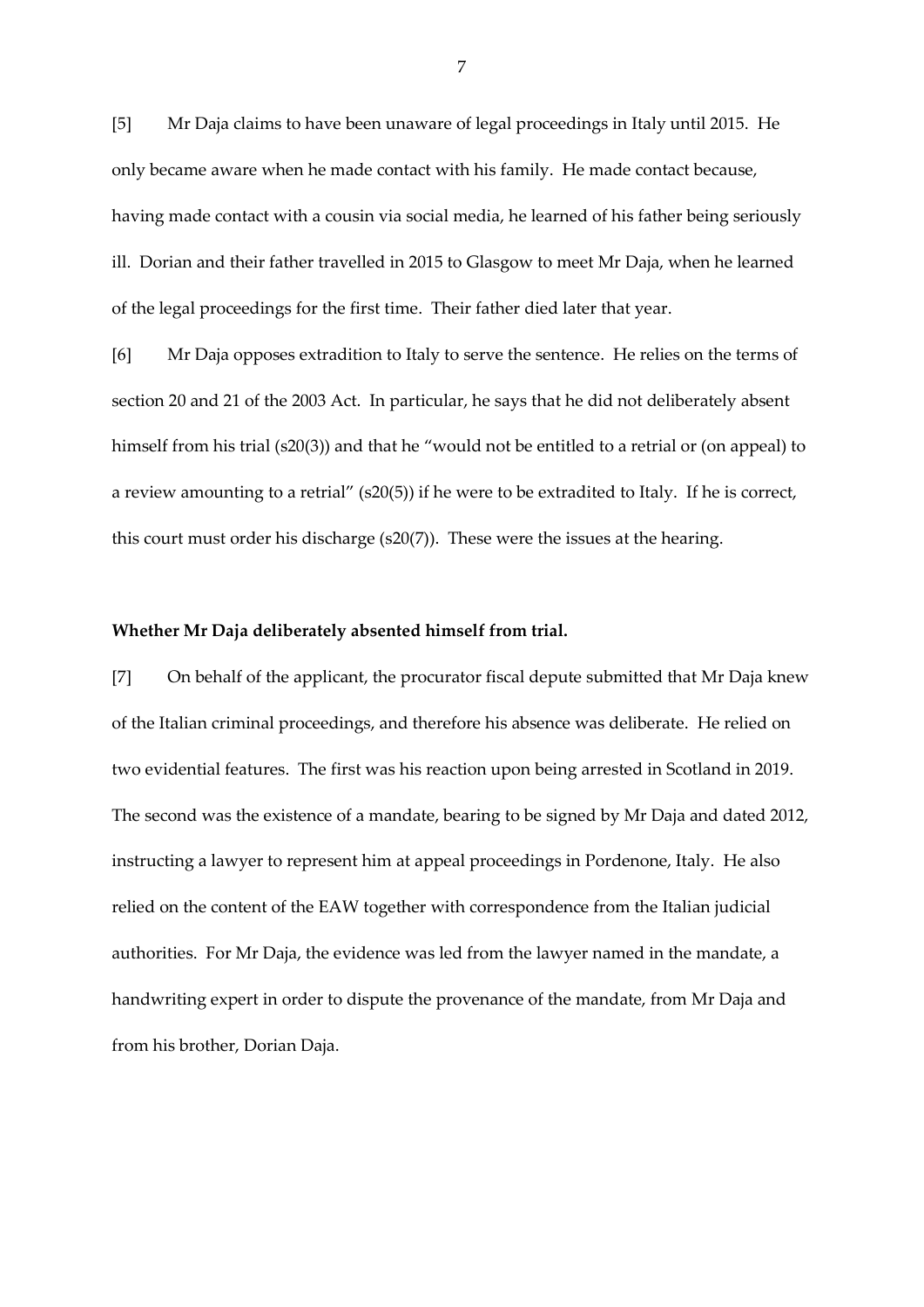## **Events on arrest in Scotland**

[8] On 18 June 2019 Mr Daja was arrested in Edinburgh on the basis of the EAW. The two arresting officers, PCs Sarah Petrie and Immigration Officer Maxwell Gibb, gave evidence. PC Petrie informed him that he was being arrested for an offence in Italy some 13 years before, involving a stabbing. Mr Daja nodded and understood, and confirmed his identity. He confirmed that he was aware of the case, and of the charges. He was not asked, and did not state, how he knew of Italian criminal proceedings. He seemed "almost relieved" it was being dealt with. IO Gibb was present because Mr Daja was marked as an immigration offender. I accept their evidence was credible and reliable, but also uninformative. Their evidence did not assist in ascertaining when and how Mr Daja became aware of the Italian proceedings. It is consistent with Mr Daja's position that he was first informed of the criminal proceedings in 2015. It is not possible to conclude from this evidence that he was aware of, far less involved in, the criminal proceedings in Italy. No further witnesses were led for the applicant.

#### **Whether Mr Daja signed a mandate in 2012 to instruct appearance**

[9] The EAW relies on the instruction of a lawyer during the proceedings. The respondent lodged (production 9) a document, in Albanian, together with English translation and various reports, addenda and supporting documents from a handwriting expert, Dr Evelyn Gillies.

[10] Production 9 (the '2012 power of attorney') is a single page of typed Albanian. It bears two ink stamps, a stamped impression bearing the notary's name, designation as 'noter' and double-headed eagle, and a postage stamp. It also bears two signatures, of the notary and of 'Shkelquim Daja' respectively. The document bears the date 20 December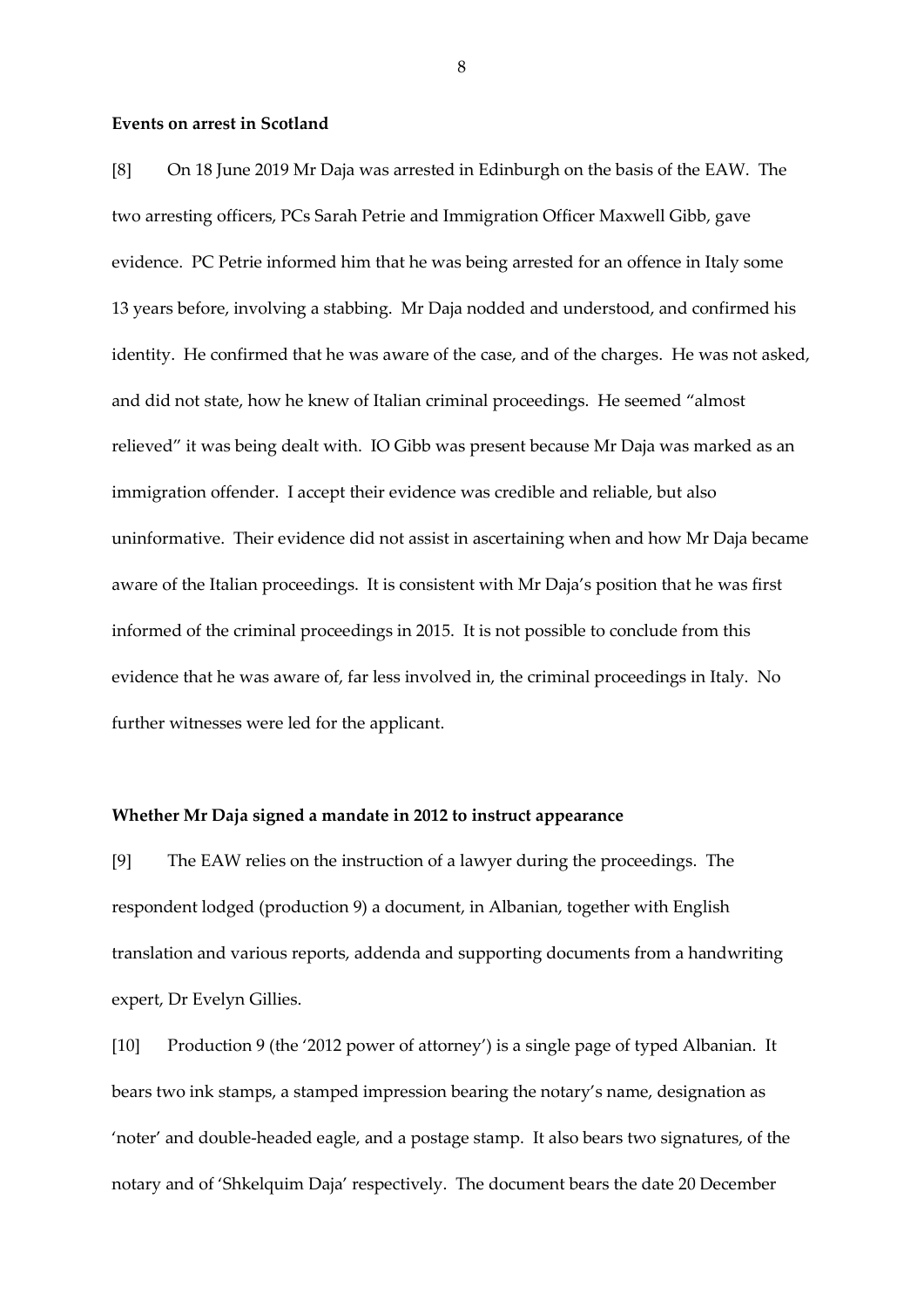2012. The accuracy of the English translation (document 10) was not challenged and I accept it as accurate. It bears to narrate that Shkelquim Jusuf Daja (Mr Daja) appeared before the notary, Miranda F Xhemalce, member of the Tirana Chamber of Notaries, and requested the drafting of the "Special Power of Attorney". It narrates that he was identified by his passport, and that he appointed as his legal representative the Italian attorney Aldo Pardo, granting full rights to represent him and defend him at every instance of the criminal courts in Pordenone, Italy. The document regulates various rights between the granter and Mr Pardo, and selects Mr Pardo's office as the address of Mr Daja.

[11] The parties agreed by joint minute that document 9 is a power of attorney and the translation, document 10, is accurate. They further agree the accuracy of a passport produced by Mr Daja, and ancillary matters relating to the production of the handwriting opinion. The procedure for comparison is not disputed to have been properly followed, and the details are agreed in the first joint minute.

[12] Self-evidently, if Mr Daja truly appeared before the notary in 2012 and signed the 2012 power of attorney, and thereby appointed a lawyer, Mr Pardo, to represent him in the Italian prosecution, then Mr Daja cannot claim to have been unaware of those criminal proceedings. He denies he did any of these things.

[13] His denial is supported by the expert opinion of Dr Evelyn Gillies, a handwriting expert whose report dated 20 November 2019, and addendum report dated 7 November 2020 are produced. Her credentials as an expert witness were not challenged and I accept them. The reports narrate, in appropriate and convincing detail, the results of handwriting comparisons between the 2012 power of attorney, a copy thereof and known signatures, including from Mr Daja's passport. I refer to those documents, but it is unnecessary for me to discuss them in detail, as Dr Gillies' evidence was the subject of discussion but not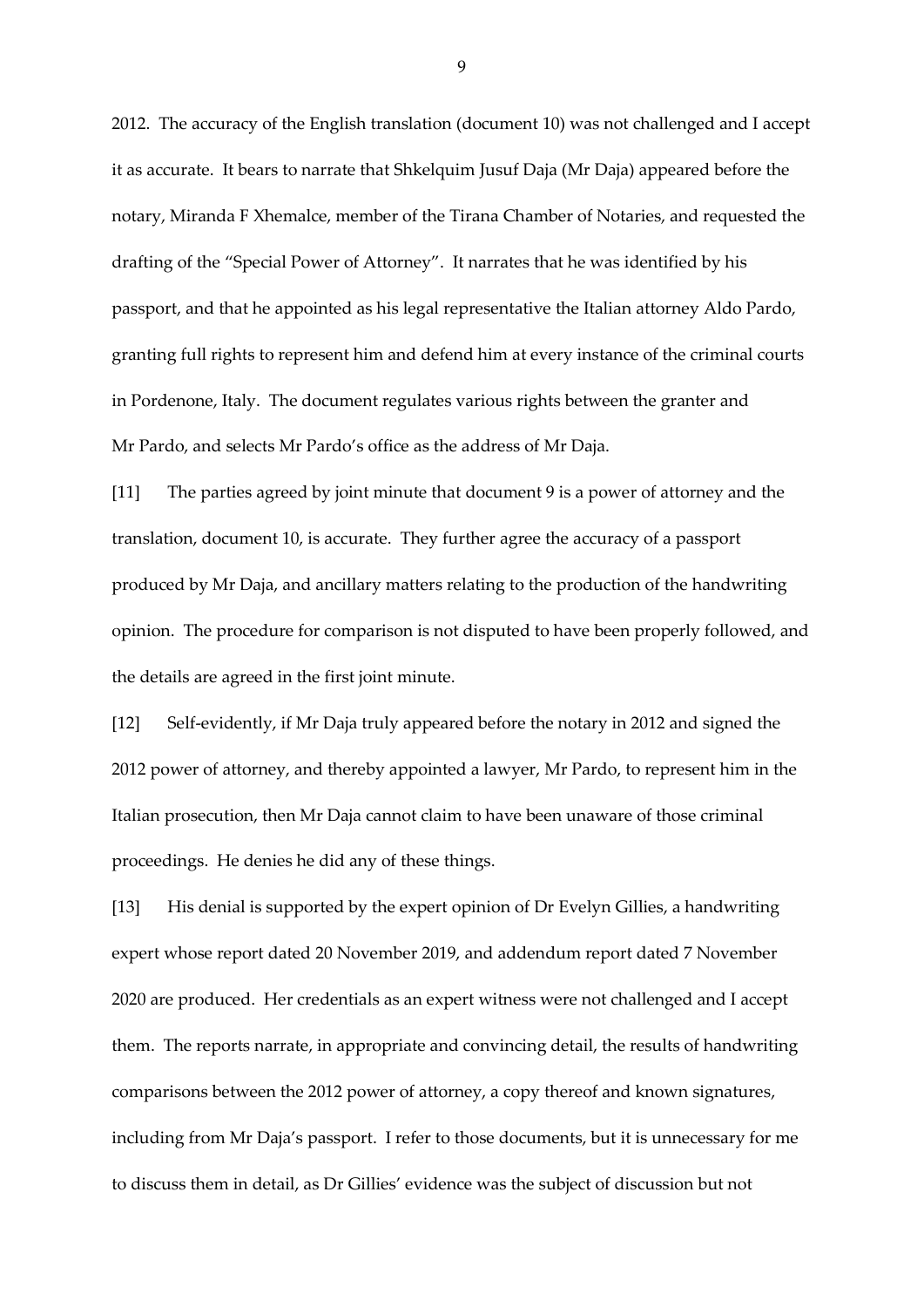challenged in cross-examination, and was not challenged in submissions. I accept that it is proved that the purported signature on the 2012 power of attorney is not that of Mr Daja, and that the 2012 power of attorney is a fraudulent document that does not provide evidence that he was aware of the Italian criminal proceedings against him, or that Mr Pardo was appointed to appear on his behalf.

## **What the Italian judicial authorities say about knowledge**

[14] The EAW, in translation, states:

"being aware of the scheduled trial, the person had given a mandate to a legal counsellor, who was either appointed by the person concerned or by the State, to defend him or her at the trial, and was indeed defended by that counsellor at the trial; in the grounds of appeal and in the appeal trial the defence counsel of his choosing Aldo Pardo has never contested the absence of the defendant in the first instance trial; that same defence counsel lodged an appeal to the Court of Cassation in the defendant's interest against the appeal judgment."

[15] The Lord Advocate has obtained further information, in the form of a letter dated

26 September 2019 from the Office of the Prosecutor General of the Republic (the '2019

letter'). It states, as translated:

"In my opinion the content of the affidavit of solicitor Pardo does not correspond to the acts included in the case file since Daja Shkelqim conferred him the office of defence counsel of his choosing with a power of attorney … Solicitor Pardo further more actually assisted Mr Daja in that he lodged an appeal against the first instance judgment … Since Mr Daja appointed solicitor Pardo as defense counsel of his choosing with the aforesaid power of attorney, it is clear that he was informed of the proceeding otherwise he would not have designated solicitor Pardo as his defense counsel. Mr Daja has been fugitive during the entire trial since he escaped to avoid being apprehended ... nonetheless with the power of attorney mentioned above he elected domicile at the law office of solicitor Pardo …"

[16] From these documents, it is evident that the Italian authorities cannot and do not

give direct evidence about service of proceedings, or any direct contact with Mr Daja. The

2019 letter amounts to an opinion, not evidence of fact, and explains the basis for that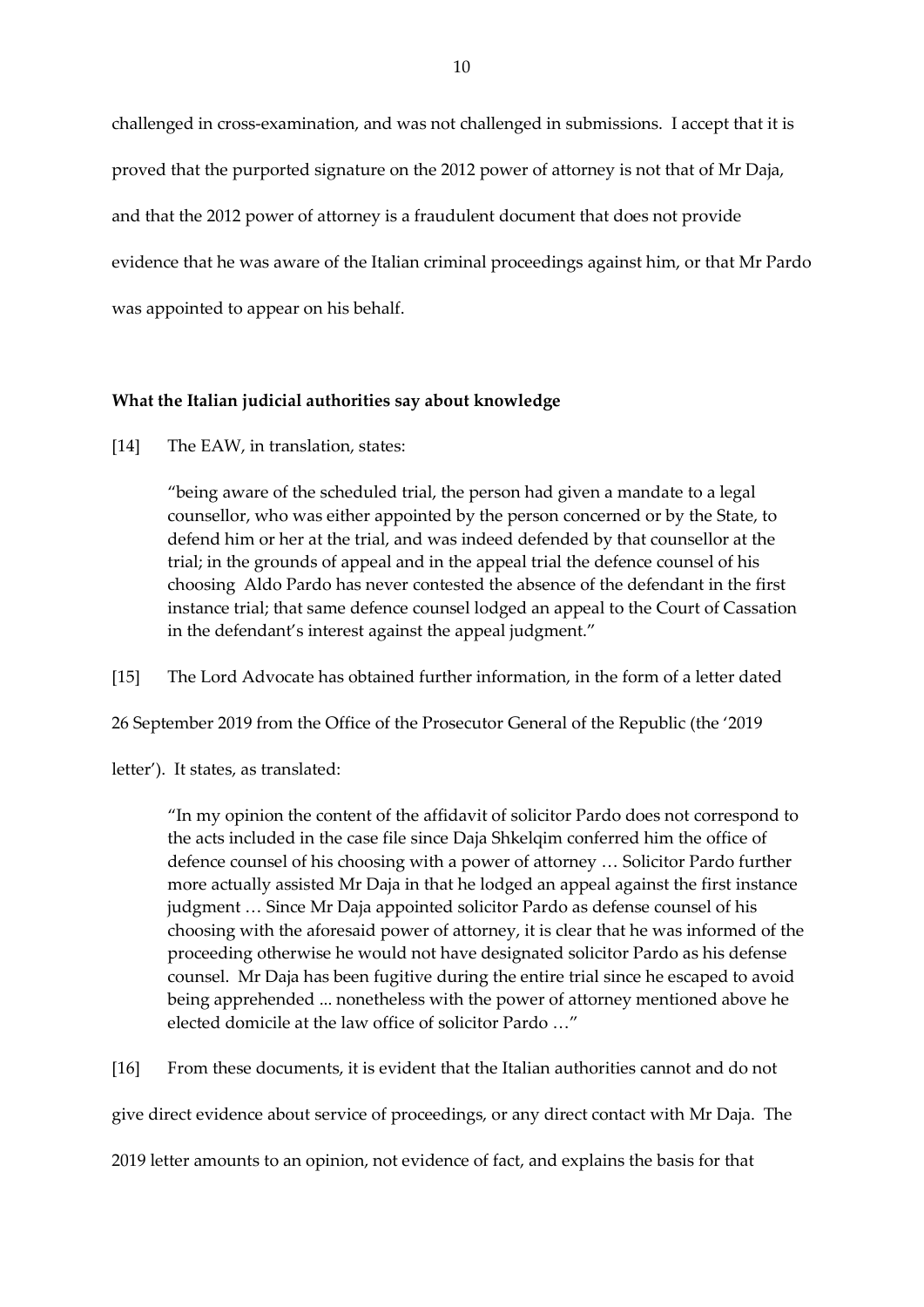opinion. These documents appear to be based on the same evidence which is before this court, namely the existence of the 2012 mandate, and the appearance of Mr Pardo at various appeal proceedings on Mr Daja's behalf. The EAW and the 2019 letter represent inferences from fact, and are therefore periled on whether that information is correct. It follows that if the 2012 power of attorney is the evidential basis on which the EAW states that Mr Daja "had given a mandate to a legal counsellor", then the EAW is in error in this respect.

#### **Witnesses to fact about Mr Daja's knowledge**

[17] For Mr Daja, evidence was led by video link from Mr Daja's brother Dorian, and from the Italian lawyer who represented his interests. Mr Daja also gave evidence.

[18] Dorian Daja ('Dorian') gave evidence from his home in Italy, through an Edinburgh court interpreter. He had been present at the incident on 9 and 10 December 2006, and had been tried and acquitted in relation to that incident.

[19] He is 38 years old and has lived in Italy since 2000. He confirmed that he, together with Mr Daja and a third brother, were accused in relation to an incident dating from December 2006. Only Dorian attended trial, and was acquitted. The two brothers who did not attend were convicted, as they did not have a defence. Mr Daja was sentenced to 18 years custody.

[20] A lawyer, Aldo Pardo, was appointed to represent the respondent at an appeal. Mr Pardo was instructed by their father, who died in 2015. Their father had obtained the 2012 power of attorney. He did not know how, or that it was purportedly signed by Mr Daja. Dorian had no involvement with instructing appeal proceedings, but had contact with Mr Pardo later, as his father asked him to. He knew about the 2014 appeal which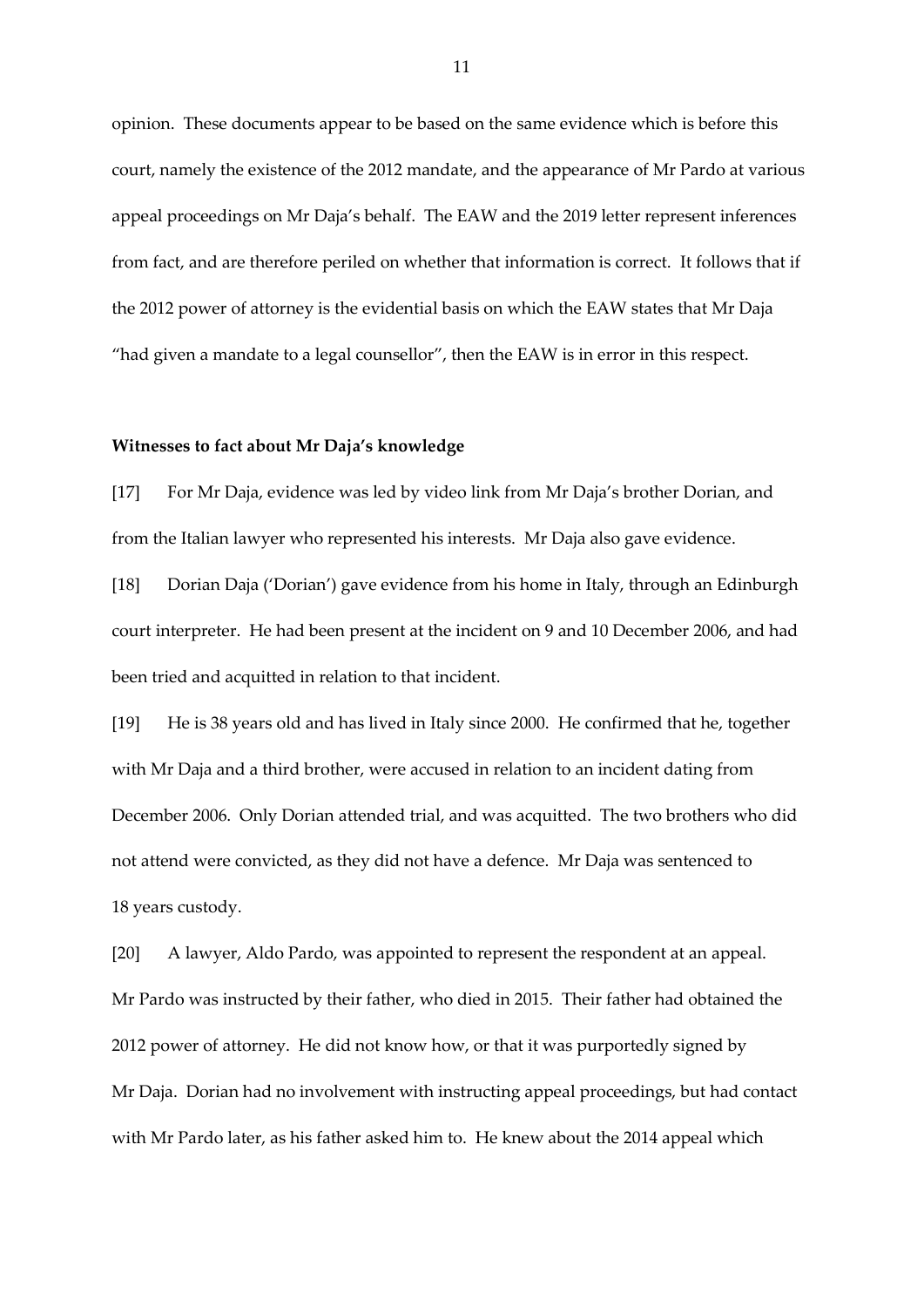reduced the sentence from 18 years to 15 years. After that, Dorian instructed Mr Pardo to lodge a further appeal.

[21] Dorian had no contact with the respondent from the night of the incident until 2015. Until 2015 Dorian did not know where the respondent was living. Mr Daja had left Albania and was no longer in contact, and left no contact number or address. Mr Daja was not aware of the criminal proceedings. Only when their father was very ill and about to die did Mr Daja contact them. Mr Daja, Dorian and their father met up in Glasgow in 2015. At that stage they told Mr Daja about the criminal proceedings and that he had been convicted. Mr Daja had no prior knowledge of the proceedings, and took it badly. They did not discuss the criminal proceedings, because the purpose of the visit was to meet his father before his death. Dorian told his brother that there was another appeal underway.

[22] Cross-examination consisted largely of propositions of fact, and there was little direct challenge. Dorian confirmed the names of his own and his brother's lawyer. He was the only one of five accused who was present at the trial. He confirmed some of the trial procedure, and that he gave evidence. His evidence was that he saw both of his brothers involved. He confirmed he saw various incidents. They had driven away from the incident with Mr Daja in the car. Mr Daja had told him to stop the car, had alighted, and Dorian had not seen him again. He was aware the Mr Daja was a fugitive. Mr Pardo was appointed 9 days following the trial verdict, after Dorian had told their father of the verdict. Their father was in Albania, and he hired Aldo Pardo, who was thereafter instructed by Dorian. Mr Daja knew nothing about this process.

[23] They met in 2015 as a result of their father finding out where Mr Daja lived. Dorian did not know how that came about. The reason for the visit to Glasgow was their father's terminal illness, not the criminal case. He thought contact had been made through friends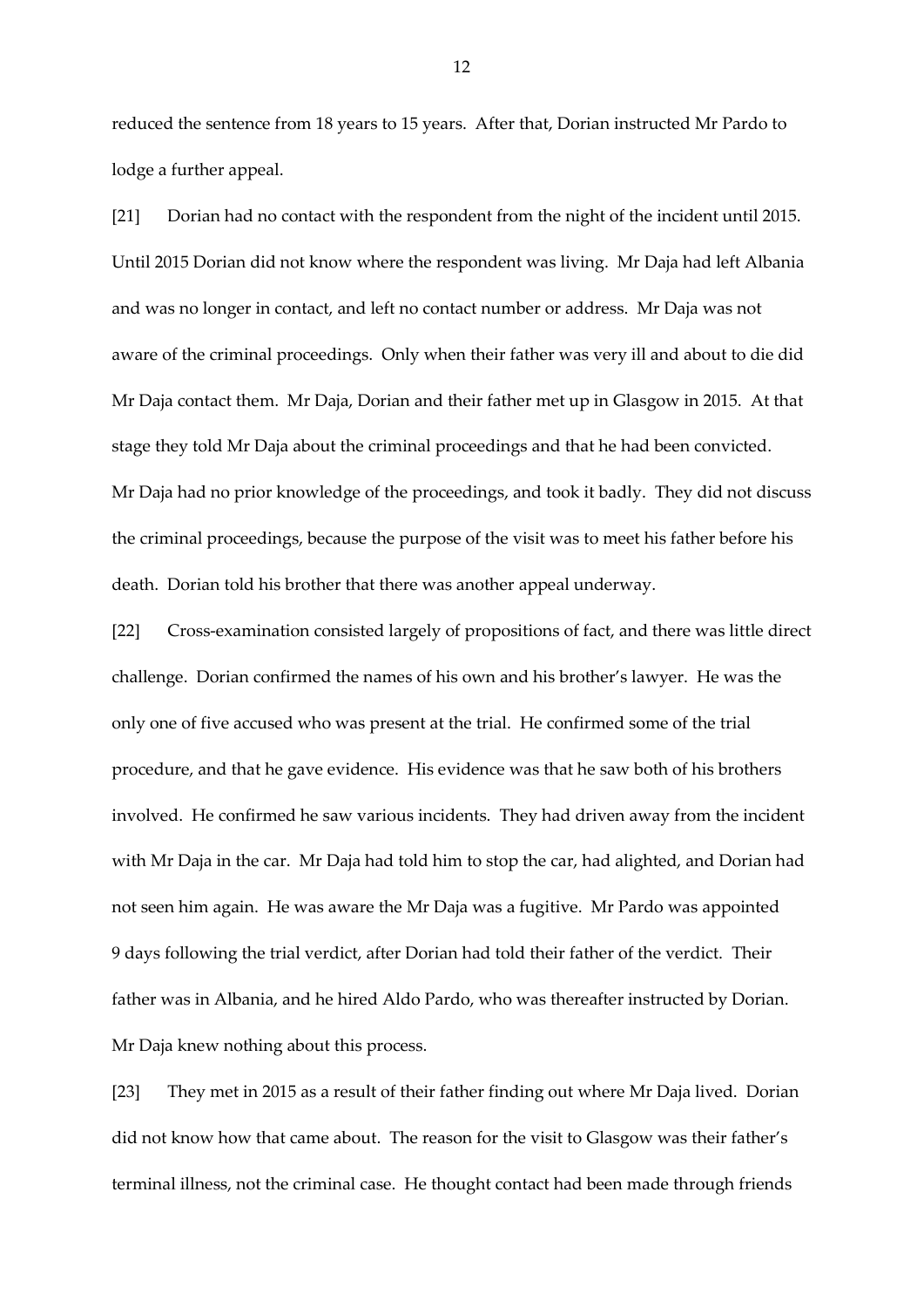via Facebook. They had not previously been in contact, and his brother took the news badly. He accepted that his father had lied to a lawyer in Albania that Mr Daja was giving a mandate to the Italian lawyer. His father must have forged the signature.

[24] The limitations of video link from Italy and interpreted evidence meant that demeanour was difficult to assess. It is not possible to regard Dorian's evidence as impartial because of family ties. The evidence was, however, entirely consistent with Mr Daja's own. I accept this evidence as credible because I have accepted Mr Daja's evidence.

[25] Mr Daja gave evidence in court. His full name is Shkelquim Jusuf Daja. He is the requested person and is 44 years old, of Albanian heritage and resides in Glasgow. He confirmed that he was now aware of the criminal proceedings, but had only found out in June 2015 when he was visited by Dorian and their father. They told him there had been a court case, and that his father had engaged a lawyer to appeal. In June 2015 his father had cancer, and died later the same year. They did not discuss the case much as a result. He had never met Aldo Pardo, the lawyer who had, he now understood, been engaged by his father. [26] On 20 December 2012, the date of the 2012 power of attorney, Mr Daja was living in Beith in Ayrshire. He was not aware of the document. It must have been signed by his father, without authority.

[27] There was an incident in 9 and 10 December 2006 in Italy. A couple of weeks later he ran away to Albania, entering the country illegally from Bari. He was assisted in passing through Bari, and returned by boat to Albania. He left his passport in Albania. His family in Albania knew nothing of the incident in Italy. He was scared, and left the family home in the new year to go to southern Albania. After 5 to 7 months he left through Greece, using a fake passport. He went to Athens by taxi and took a flight to Milan. Because of those involved in the incident, he was scared of people in Albania. There is a "special law"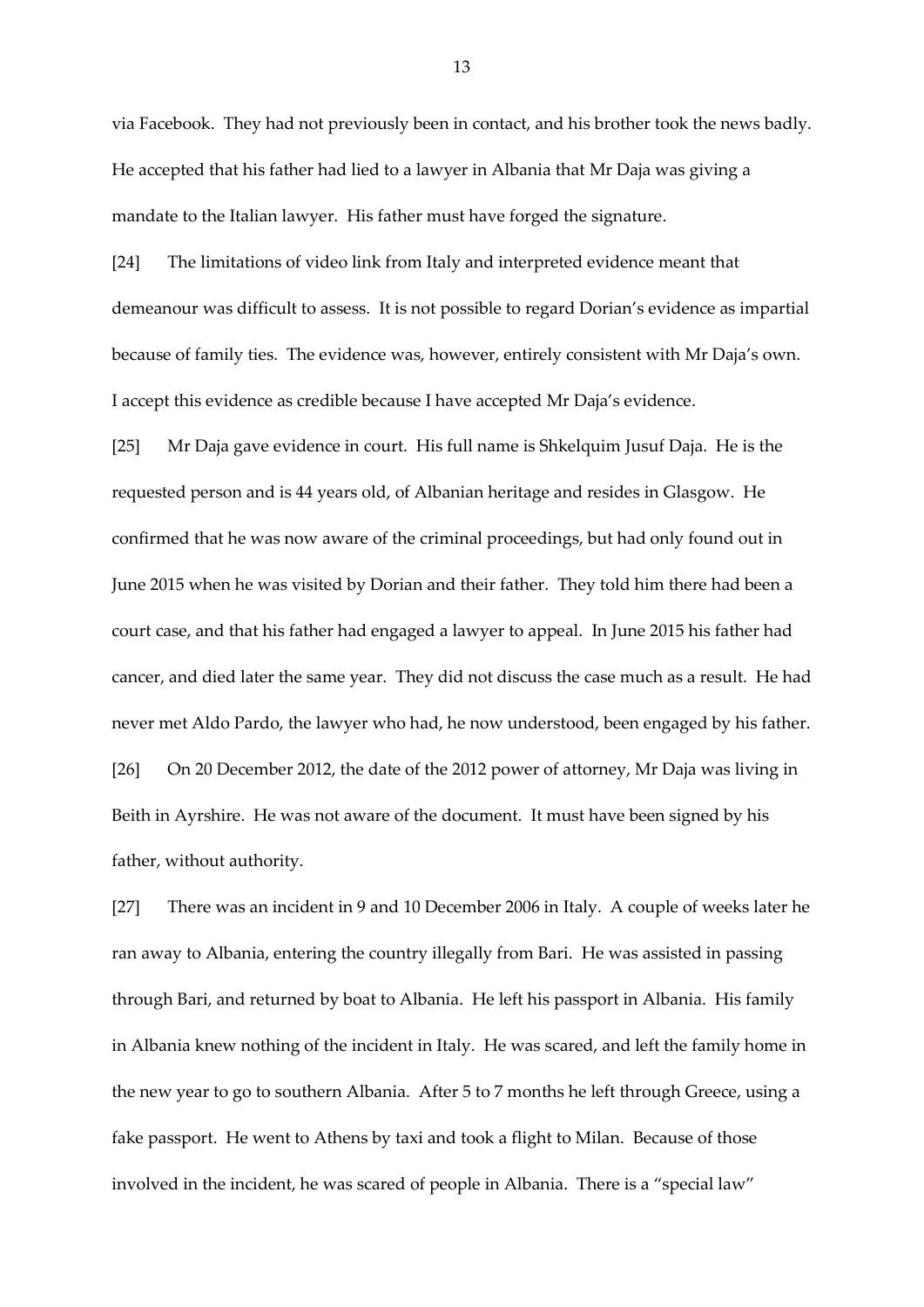amongst Albanians of blood feud, and he anticipated retaliation. He was worried for himself and his family. He crossed Europe and arrived in Scotland in 2008. He was unaware of legal proceedings in Italy until he was told in 2015. He had lived in Scotland ever since. He did not follow the 2017 appeal.

[28] He confirmed his arrest in Scotland in 2019. He was upset as he has a family now. He is worried about his family. He could not argue with the EAW, as he knew he had been involved in a fight in 2006. He did not know what the charges were until he read the EAW. His partner is Polish and they met in Edinburgh. They can't get married as Mr Daja does not have a legitimate passport. They have a two year-old daughter who requires specialist care. He described living in different parts of Scotland and has lots of friends here.

[29] In cross-examination he admitted previous convictions in Italy. He admitted being in a fight in 2006, as he had been threatened. The fight was with Albanians from a single family. He left Italy out of fear for his family from a feud. He did not contact Italian police, which was his fault, but he was scared. He did not believe in receiving justice in either Italy or Albania. The incident itself arose from his being attacked. His primary concern was not justice – "If I have to pay the price, I pay it". Rather, he feared for his life. He had thrown his fake documents away, and entered the UK by lorry. He did not socialise with any Albanian community, as the worldwide community was small. There are only two million Albanians worldwide. He knew if he went back to Italy or Albania he would be killed. He was hiding from these people, not from justice. He now also wanted to be here for his baby. He was aware of his brother being prosecuted, but did not contact him. He had cut every tie with his family.

[30] He had searched Facebook in 2015 and found his cousin, who had posted about Mr Daja's father being unwell. Mr Daja then made contact via the cousin.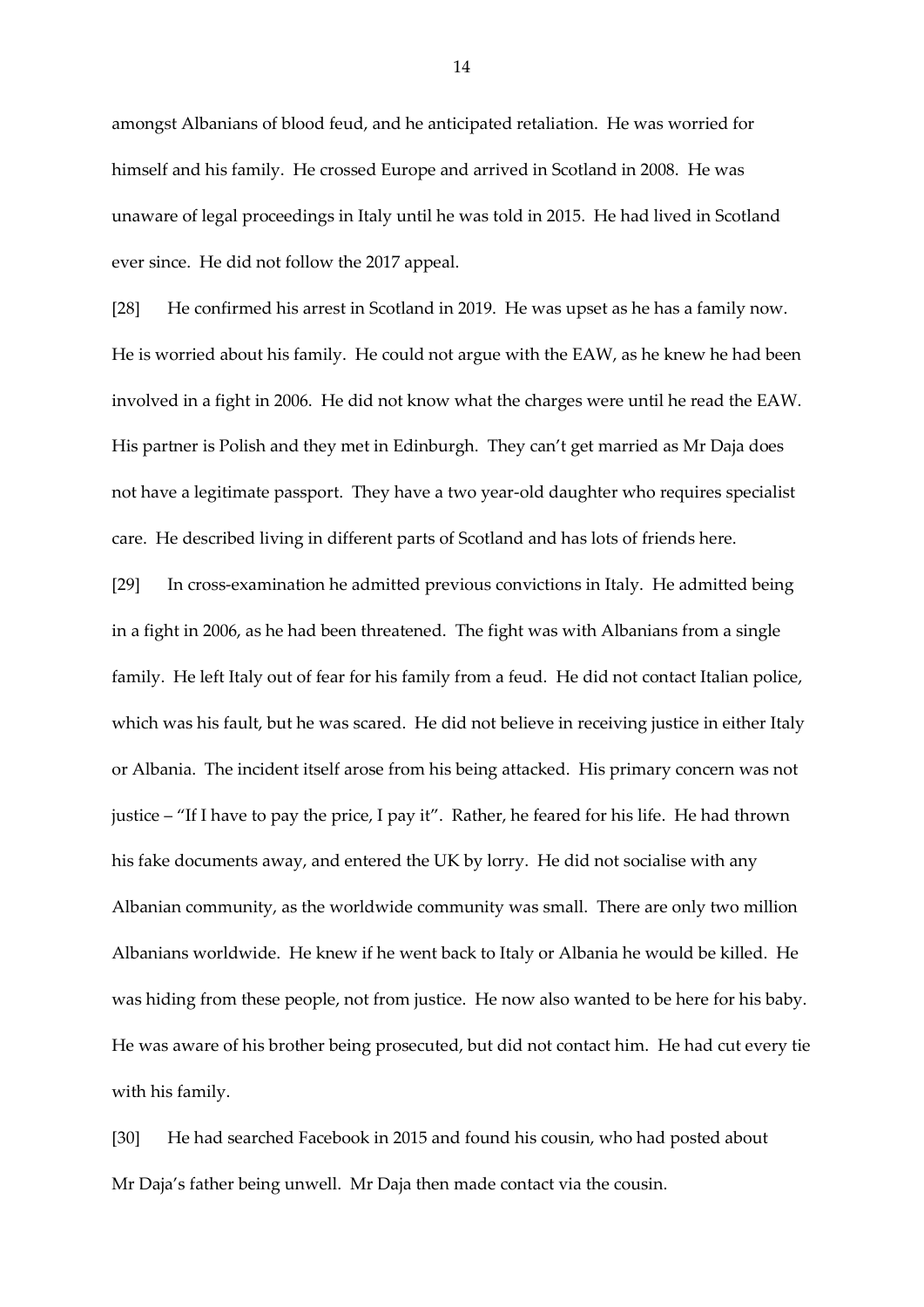[31] Aldo Pardo gave evidence, also by remote link from Italy, interpreted by an Edinburgh interpreter. He is the lawyer who was instructed under the 2012 power of attorney. He is based in Treviso and is a criminal lawyer. He was appointed 8 days after the finding of guilt at first instance. He represented Mr Daja at the first, second and third grade appeals. The first appeal was refused on October 2014. An appeal to the Supreme Court was refused on 2 February 2017.

[32] He had never had direct dealings with Mr Daja. He had received a mandate from Albania, and had spoken to Mr Daja's father, and his brother. Under Italian law at the time, it was permissible to act for someone without having met them, although the rule was now changed.

[33] Mr Daja's father had come to meet Mr Pardo, as had his brother Dorian. Mr Pardo had been at the original trial for Dorian, when he had been acquitted. Dorian was his ongoing source of instructions. At appeal, Mr Pardo lodged additional evidence, and asked for the evidence at first instance to be heard again. That application was refused. His further appeal to the Supreme Court had also been refused.

[34] In 2014, at the first appeal, some expert evidence was heard, together with legal arguments. The 2017 appeal resulted in the papers being sent back to another appeal court. He did not cross examine witnesses at the original trial.

#### **Submissions on whether Mr Daja deliberately absented himself**

[35] For the applicant, it was submitted that the bare fact that Mr Daja had accepted involvement in the incident, and had fled the country, was enough to confer fugitive status upon him. If that were accepted, then s20(3) of the 2003 Act meant that extradition was required and it would not be necessary to consider issues of retrial. Further, when Mr Daja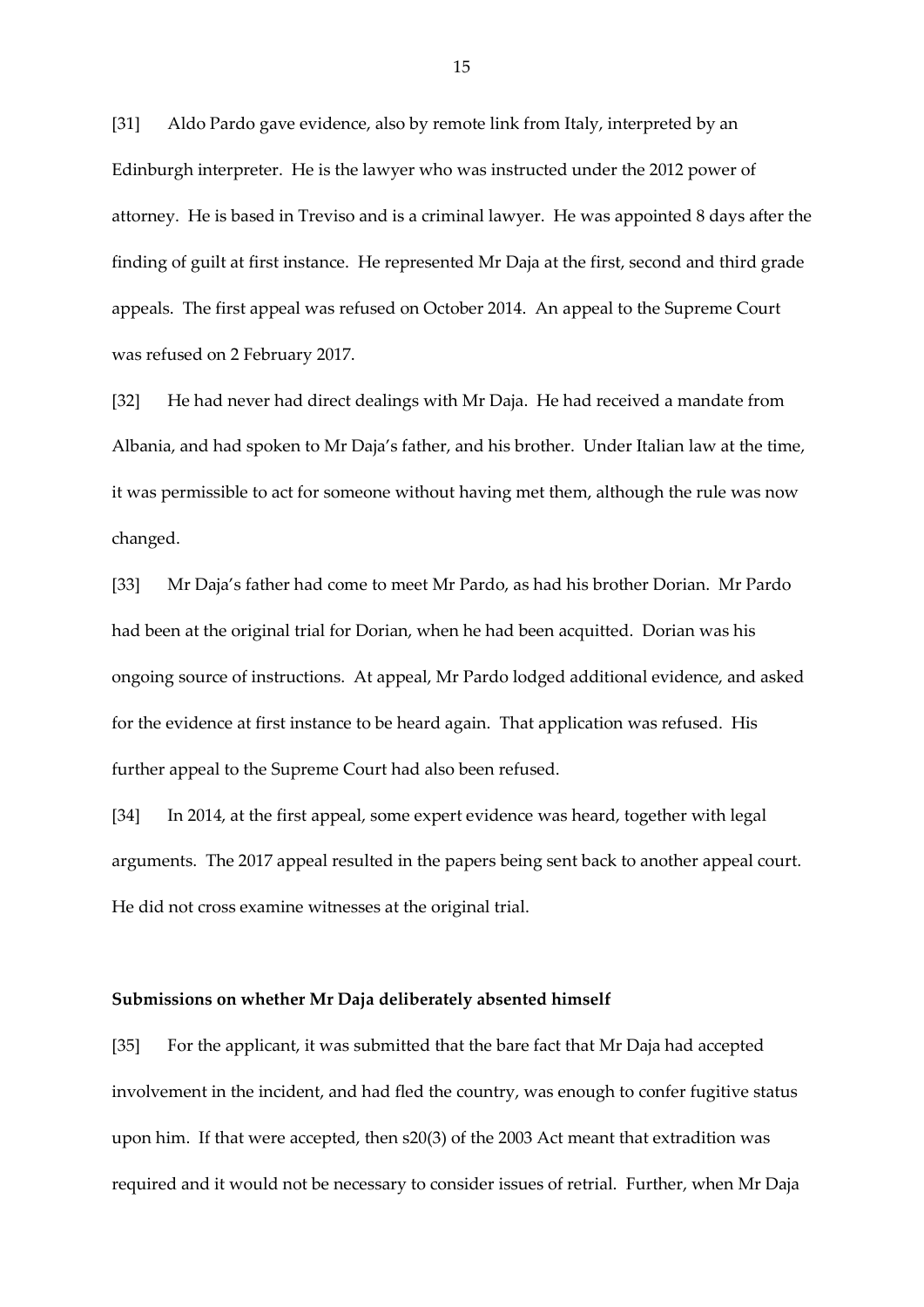had, by his own admission, discovered in 2015 the existence of the trial and appeal proceedings, he had done nothing. The explanation that he was fearful of revenge from an Albanian family did not remove the fact that he had fled justice. It was not possible that he was unaware that criminal proceedings would follow the events of 9/10 December 2006. While it was accepted that Mr Daja did not know the specifics of what proceedings were raised and when any trial date was, he must have been aware as a generality that he would require to stand trial. Most legal systems allow trial in absence.

[36] For Mr Daja, counsel submitted that the evidence was clear he did not know about the trial proceedings. The signature on the 2012 power of attorney had been clearly shown to be forged, probably by Mr Daja's father. He referred to a single paragraph of *Government of Albania* v *Bleta* [2005] 1 WLR 3576, a decision of the Queen's Bench Division. At paragraph [48] the court considered the meaning of "deliberately absented himself from his

trial". It stated:

"Consideration must be given to the concept of deliberate absence and to the concept of a trial. The defendant has deliberately absented himself from Albania but there is no evidence that he knew of the existence of a trial or of any proceedings which might lead to a trial … Article 6 confers the right to a fair trial and the word 'trial' would not have been used by Parliament in section 85(3) if a wider view of absence had been intended. (c) The subsection must be construed in a context in which capital importance is attached to the appearance of a defendant at his trial. The focus is on a specific event at which the defendant could expect to be present … The expression 'his trial' contemplates a specific event and not the entire legal process …"

[37] In *Dziel* v *District Court in Bydgoszcz, Poland* 2019 EWHC 351 (Admin) the Queen's

Bench Division, at paragraph [12] quoting *Cretu* v *Local Court of Seaceava, Romania* 2016

EWHC 353 (Admin), stated:

"'Trial' in section 29(3) of the 203 Act must be read as meaning 'trial which resulted in the decision' in conformity with article 4a paragraph  $1(a)(i)$  [i.e. of the Framework Decision 2002] That suggests an event with a 'scheduled date and place' and is not referring to a general prosecution process … ii) An accused must be taken to be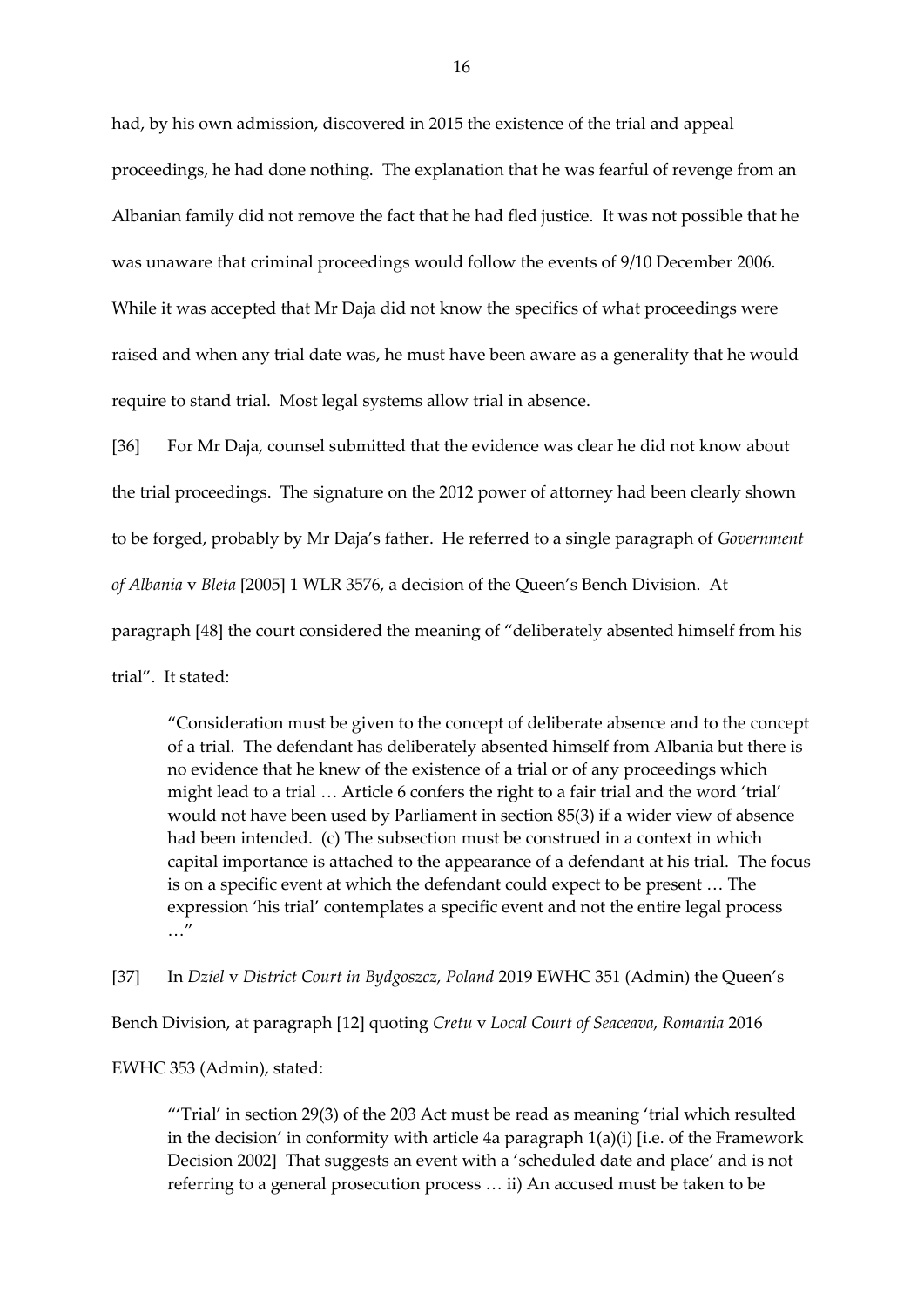deliberately absent from his trial if he has been summoned as envisaged by article 4a paragraph 1(a)(i) in a manner which, even though he may have been unaware of the scheduled date and place, does not violate Article 6 ECHR."

[38] Counsel did not further examine the Framework Directive or the cases cited. On the basis of these excerpts from *Bleta* and *Cretu*, he submitted that it was not enough simply to anticipate prosecution. The accused person must have been summoned to a trial. There was no evidence that had had happened in the present case. This did not by itself serve to defeat extradition, because if the applicant state provided a right to retrial the requested person would be extradited to face trial of new (s 20(5)).

# **Decision on deliberate absence from trial**

[39] In my view the proposition that fugitive status, created by fleeing the scene of a crime, would be sufficient, is not correct. It is not enough to be a fugitive, in general terms. Section 20(3) of the 2003 Act requires that Mr Daja must have "deliberately absented himself from his trial", not simply left the country, even in incriminating circumstances.

[40] What that phrase means is persuasively discussed at length in both *Bleta* and *Dziel*, above. *Bleta* is particularly significant because it involved a requested person who fled the scene without being arrested, charged or informed of any judicial proceedings. Mr Bleta was accused of murder by shooting, and fled to England. The requesting state took a similar position to the present, namely that:

"he must have known that the shot was fatal and that a trial was inevitable. In leaving the country in those circumstances he was waiving his right to be present at the trial and was deliberately absenting himself from that trial" (paragraph 17).

That proposition was rejected, in the terms set out above. In the present case, counsel's submission was not challenged on this point by the procurator fiscal depute, and I accept it.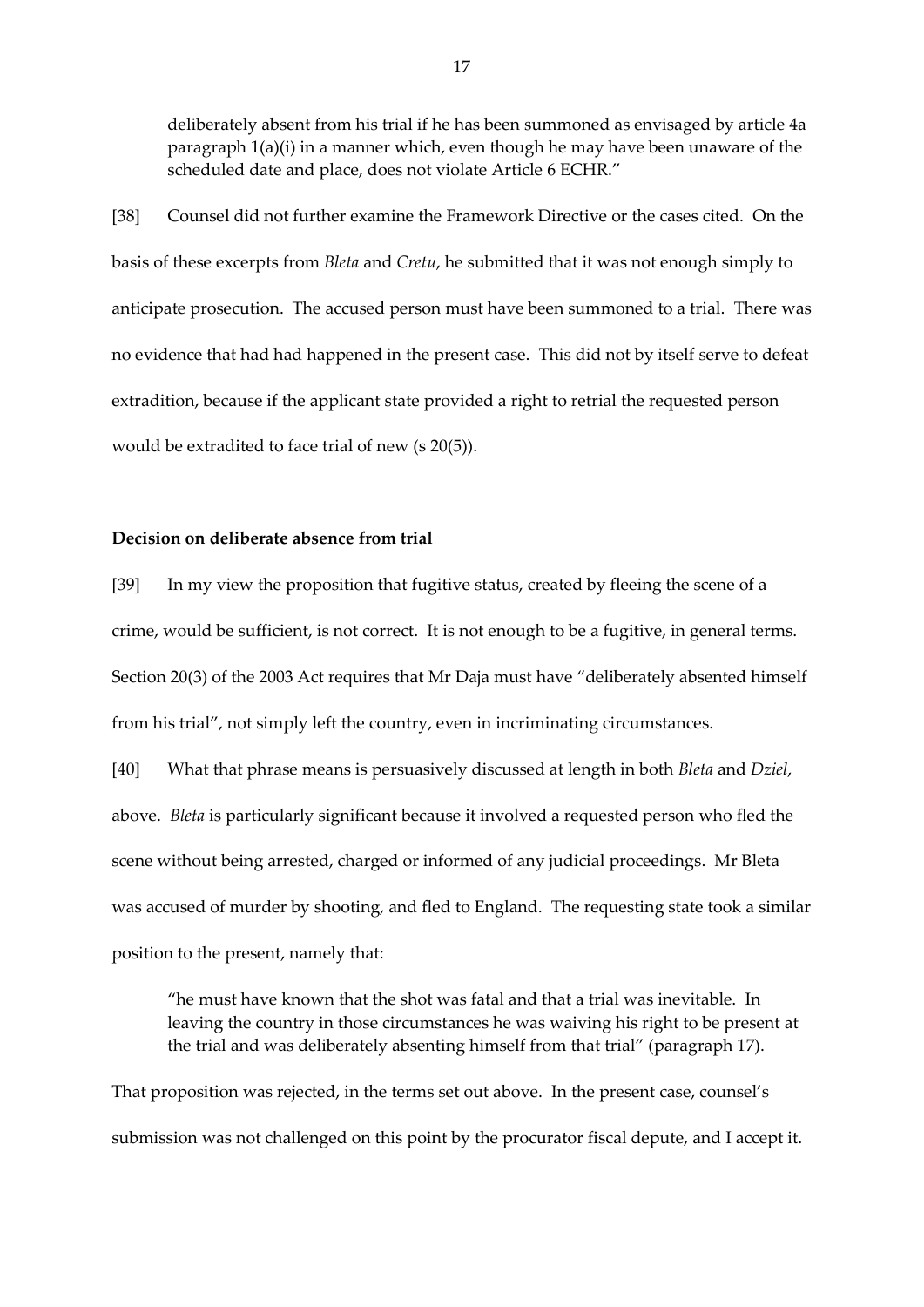[41] It follows, therefore, that unless Mr Daja knew of the specific criminal proceedings raised against him, he cannot be found to have deliberately absented himself from trial. [42] From the foregoing cases, if in fact the applicant had served, in a procedurally competent manner, a summons to attend court to face criminal charges, then Mr Daja could be found to have deliberately absented himself. The applicant has not claimed that any such summons was served. On a plain reading of the EAW and the letter of 26 September 2019, quoted above, the applicant infers rather than demonstrates knowledge, by relying on surrounding evidence. These inferences rely on the appearance of a lawyer who represented Mr Daja, and the exhibiting of a mandate which bore to be signed by Mr Daja. [43] The evidence available to the applicant, in compiling the EAW, appears to be no better than the evidence available to this court. Taking these two matters in turn: [44] For the reasons given by Dr Gillies, I am persuaded that the 2012 power of attorney is a forgery. I have discussed this above. In submissions the procurator fiscal depute did not demur, or place any reliance upon the 2012 power of attorney. I do not consider the forgery to amount to positive evidence in Mr Daja's favour, only that it is rejected as a support for the inferences drawn by the applicant and for the case for extradition. [45] I also accept the evidence of Mr Pardo, a practising attorney, that he never met Mr Daja and was instructed only by Dorian and their father. I can accept that he is independent, credible and reliable. His belief that he was instructed by Mr Daja's is credibly explained by his accepting in good faith (as the Italian rules permitted) the 2012 power of attorney which was supplied to him by a third party, without ever meeting his nominal client. There was no reason to doubt his evidence. That serves to remove the remaining

basis for the applicant inferring knowledge.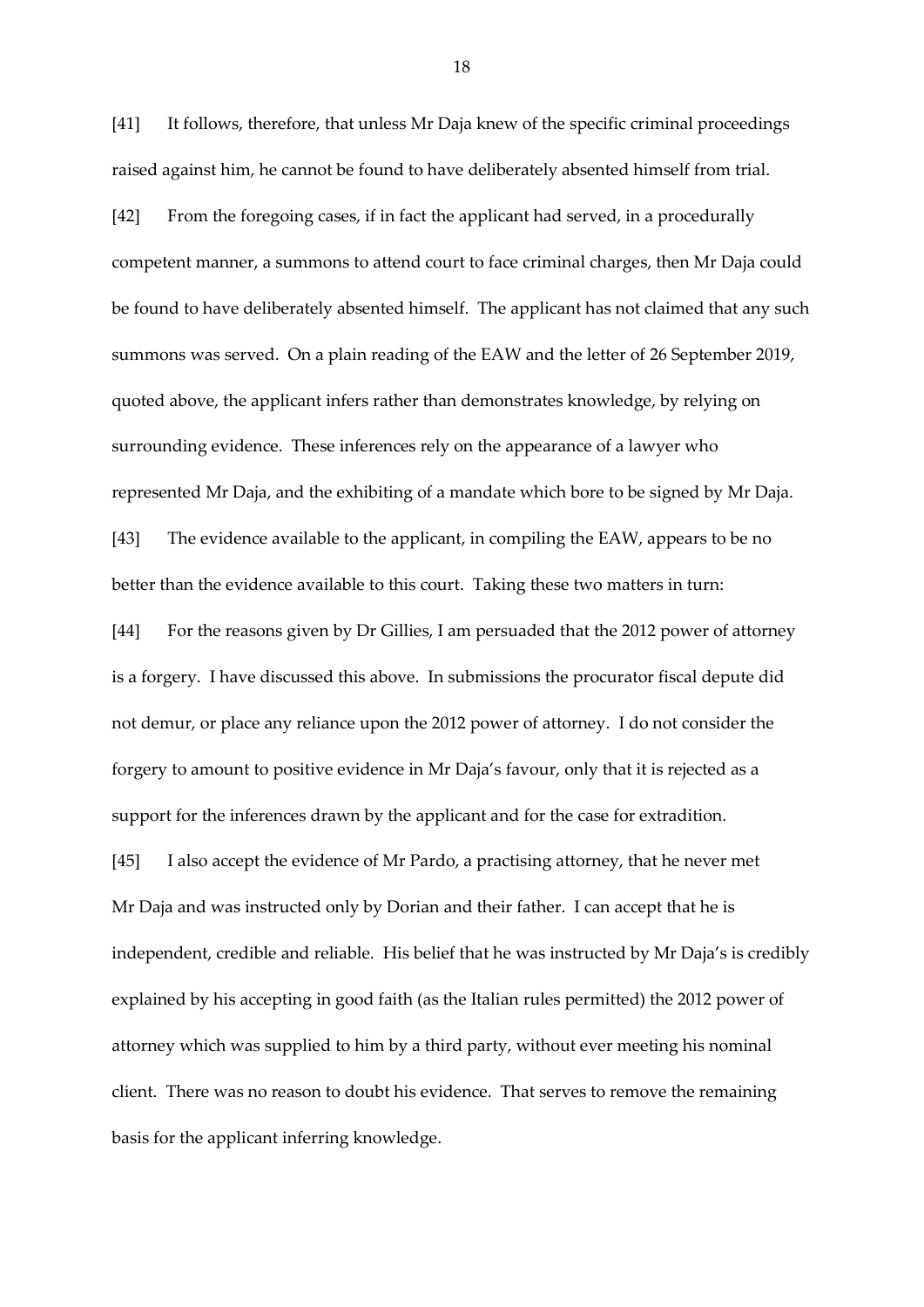[46] Accordingly, there is no information before me which would justify a finding that Mr Daja deliberately absented himself from his trial, in the sense which that phrase is analysed in *Bleta* and *Dziel*. He fled the country in incriminating circumstances, but that is not enough. I am able to accept as credible and reliable the account which Mr Daja gives. He feared for his life, and fled the likely consequences from the other parties. He did so as swiftly and covertly as possible, and remained out of contact with his family to avoid detection. He appeared to be frank when he said that he was prepared to be answerable before a court for what he had done. His position was that he refused consent to extradition because he feared being murdered in a revenge killing. The fact that he ought reasonably to have anticipated criminal proceedings is not enough to satisfy the section 20(3) test.

[47] Mr Daja did not deliberately absent himself from his trial. He is accordingly entitled to the protection of section 20(5), and can only be extradited if the applicant will provide him with certain legal protections in the form of a retrial or review.

#### **Whether Mr Daja would get a retrial**

[48] Section 20(5) provides:

"If the judge decides that question in the negative he must decide whether the person would be entitled to a retrial or (on appeal) to a review amounting to a retrial".

[49] On behalf of Mr Daja, evidence was led from an expert witness, another practising Italian defence attorney. The case for the applicant relied on correspondence from the Italian judicial authorities.

[50] Nicola Canestrini spoke to Italian law and procedure. He is an attorney experienced in domestic criminal matters and in extradition cases. He has not been involved in Mr Daja's case. Mr Canestrini was an impressive witness who spoke fluent English and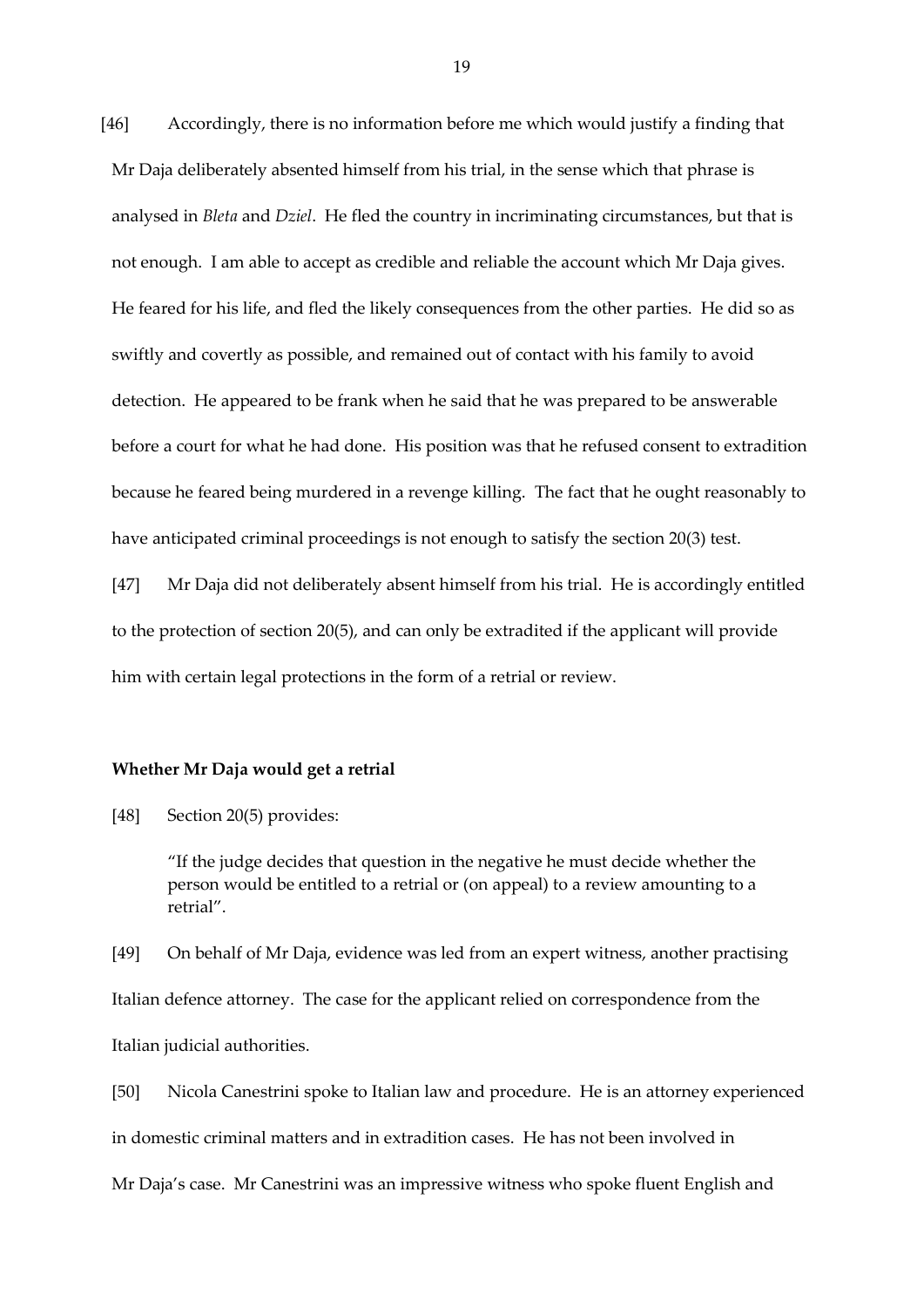gave insightful evidence about Italian criminal and extradition law. Two documents are lodged outlining his extensive experience throughout Italy, a number of publications written by him and his qualifications. I accept his expertise is genuine and his knowledge of Italian domestic criminal and extradition law established in evidence.

[51] He had been provided with the outline of Mr Daja's case. He explained there are three instances in appeal, and appeals were very common. An appeal would be filed even if there was no contact with the defendant, as an ethical duty. There could be two appeals on the merits, and a Supreme Court appeal if there was an error of law. This procedure had been exhausted for Mr Daja. The only possibility of appeal for him would be if he had not deliberately absented himself from the process.

[52] If that were the case, the law is complex and has changed twice in recent years. A person can be tried in absence under Article 175 of the Italian Criminal Code. That had historically led to contraventions of Article 6 of the European Convention of Human Rights in cases where there was no effective knowledge of proceedings. Italy had lost cases before the European Court of Human Rights. As a result of that experience, Article 175 had been amended twice. The original version was amended in 2005, a second version which Mr Canestrini described as the intermediate version applied between 2005 and April 2014, and the current version applied since April 2014.

[53] The main effect was to switch the burden of proof of effective knowledge of the trial. Originally, it was for the defendant to prove that he had not been aware of the proceedings. That was found in the case of *Sejdovic* v *Italy* [(2006) 42 EHRR 17] not to be Article 6 compliant, partly because it is difficult to prove a negative. The intermediate version of Article 175 had switched the burden of showing effective knowledge to the judicial authorities. In addition, the timescale for applying for a retrial upon return to Italy had been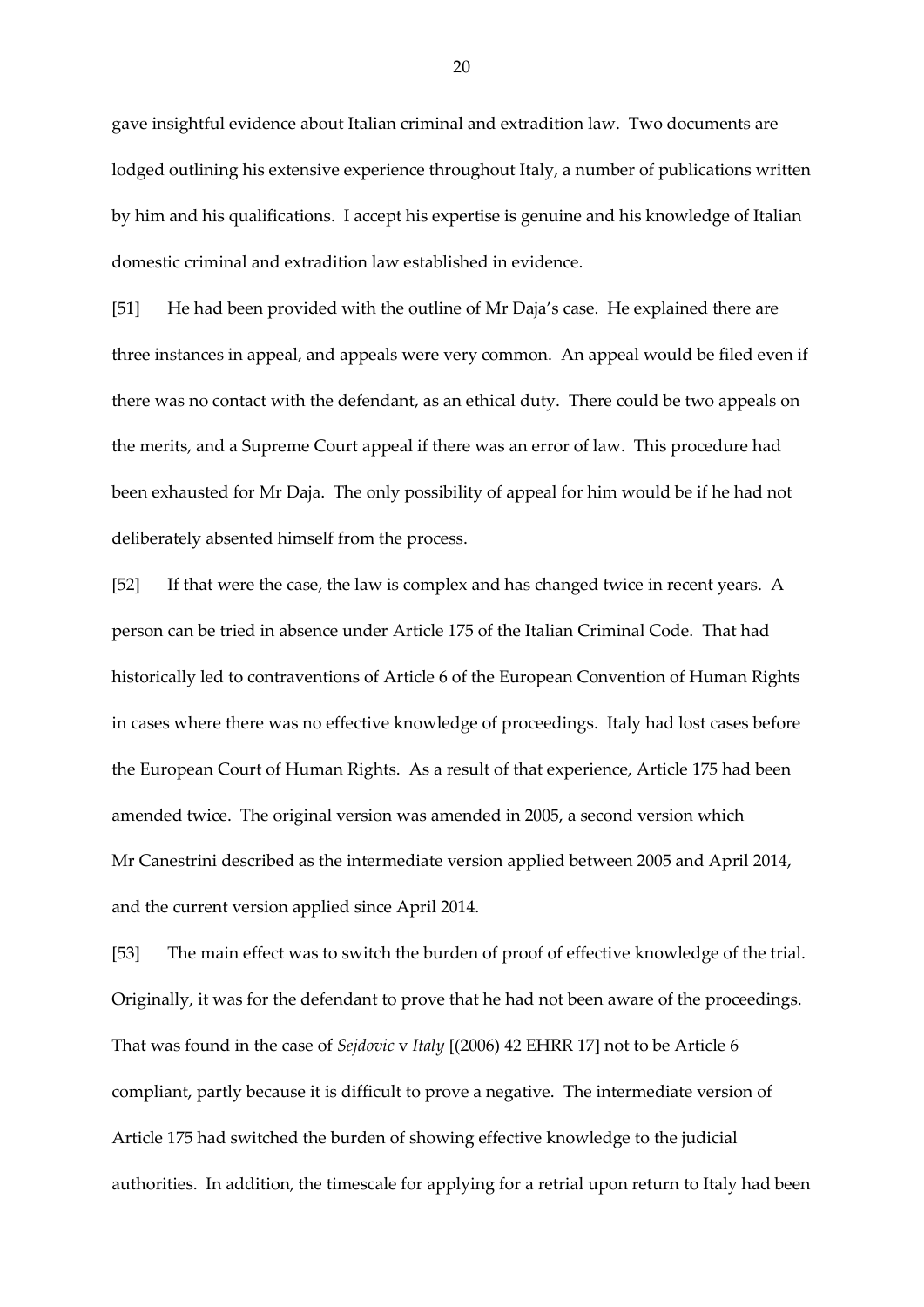lengthened from 10 days to 30 days. The latest, 2014 version of Article 175 had switched the burden back to the defender, raising the same Article 6 concerns. Mr Canestrini had written papers about this.

[54] Mr Daja's rights upon a return to Italy depended on which version of Article 175 applied to his case. Mr Canestrini's view was that, the original trial date being December 2012, that the intermediate version would apply in this case. It was not beyond doubt, because there were earlier judicial proceedings. In March 2007 the judge declared Mr Daja a fugitive and ordained a trial. Much would depend on whether Mr Daja was formally declared la capitanza, formally declared a fugitive, as that may mean the original Article 175 applied. However, the original Article 175 required to be read down to comply with Article 6 ECHR, so the rights would be substantially the same.

[55] Accordingly, either way Mr Daja would have the protection of the reversal of burden of proof. The judicial authorities would require to demonstrate effective knowledge. If Mr Daja applied for a retrial within 30 days of return, the judge would check if there was sufficient evidence of effective knowledge. If a retrial were refused, an appeal would lie to the supreme court. If granted, an appeal would be taken to a lower court.

[56] There are, however, two potential problems. The first is that only effective knowledge need be shown. Appointment of an attorney would be sufficient. It was enough to prove knowledge of the proceedings, not of the trial hearing.

[57] A much greater problem is the extent of any retrial. It would not be a new trial. It would instead be an appeal with a request to hear further evidence. The appeal court retained a discretion to allow or refuse further evidence. The extent of such a retrial was, in Mr Canestrini's view, non-Article 6 compliant, and he could cite German and Italian ECHR cases which held that the margin of assessment afforded to the appeal court was so wide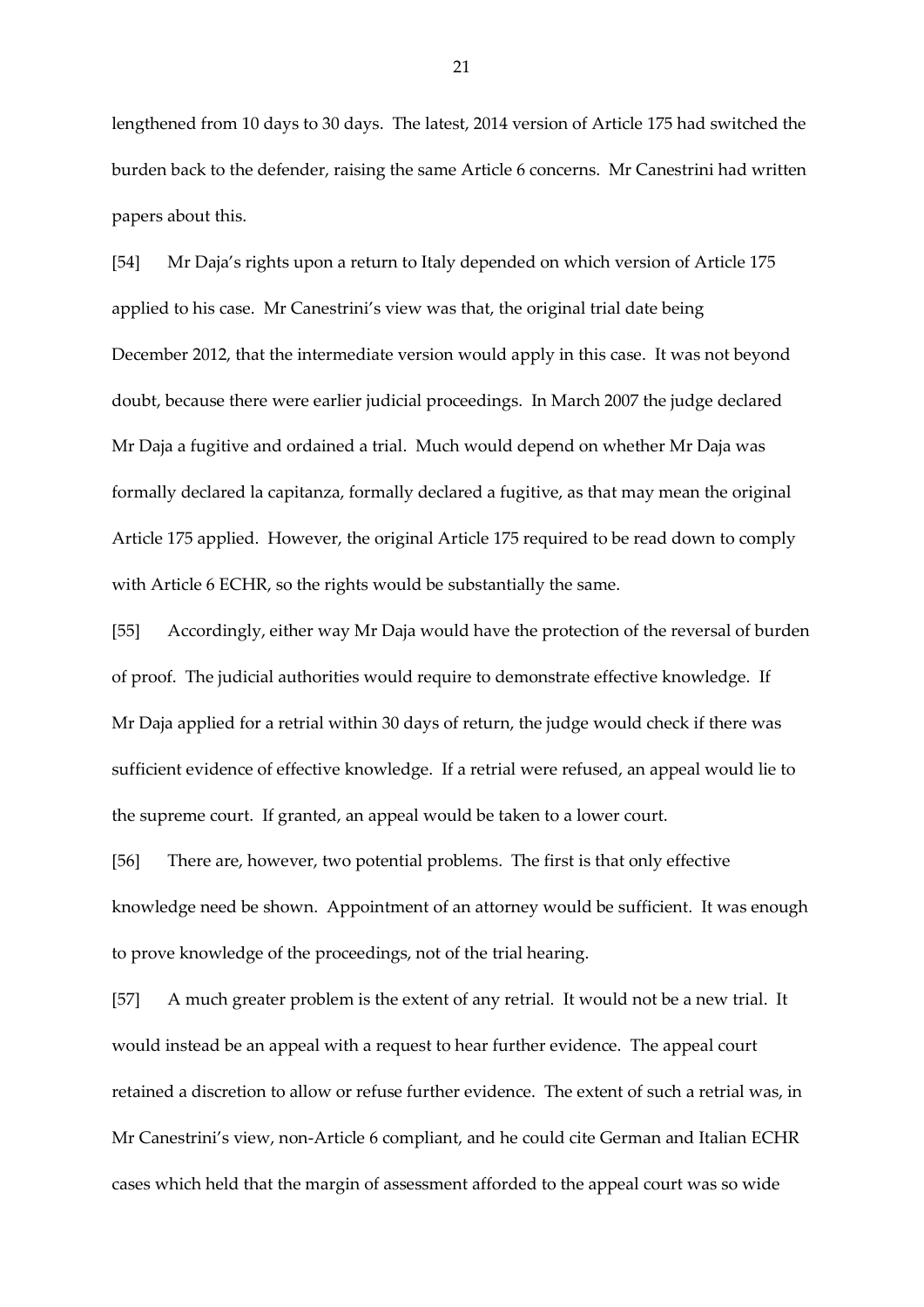that it infringed Article 6. Accordingly, the point was not whether Mr Daja would get a retrial, but the fact he would not necessarily get a chance to defend himself properly.

[58] On appeal, each piece of new evidence requires to be specified so the appeal judge can decide whether it should be permitted. The court is not obliged to rehear evidence already given, although it can assess whether further evidence should be taken. Mr Daja's case would go to the first appeal court in Trieste. It would decide whether he may appeal, then the appeal could be lodged. The original decision of the court of appeal would then be null. Mr Daja would then ask for the evidence of further witnesses to be heard, and rehearing of original witnesses, and the court would assess that application. It is likely the prosecution would oppose any such application. There is therefore no guarantee of complete, or even partial, review. If new evidence is allowed, the case would revert to the court of first instance. If the application is refused, the matter would be decided by the appeal court.

[59] A further issue is the quality of evidence at the original trial. If an accused does not appear at trial, the court will appoint a lawyer to represent the defence. The defence and the prosecution frequently agree that the police evidence will be accepted without crossexamination. That is in part because the court-appointed lawyer doesn't get paid, and doesn't want to spend time on the case. The effect is that the original evidence may never have been properly tested. Mr Canestrini did not have access to Mr Daja's court file, so could not say what had happened in this case. The appeal court may simply rely on the original evidence.

[60] If the appeal court refuses to hear new evidence, any further appeal to reverse that decision will be refused. In the event that a new witness became available, the appeal court retains complete discretion under Article 603 of the Italian Criminal Code as to whether to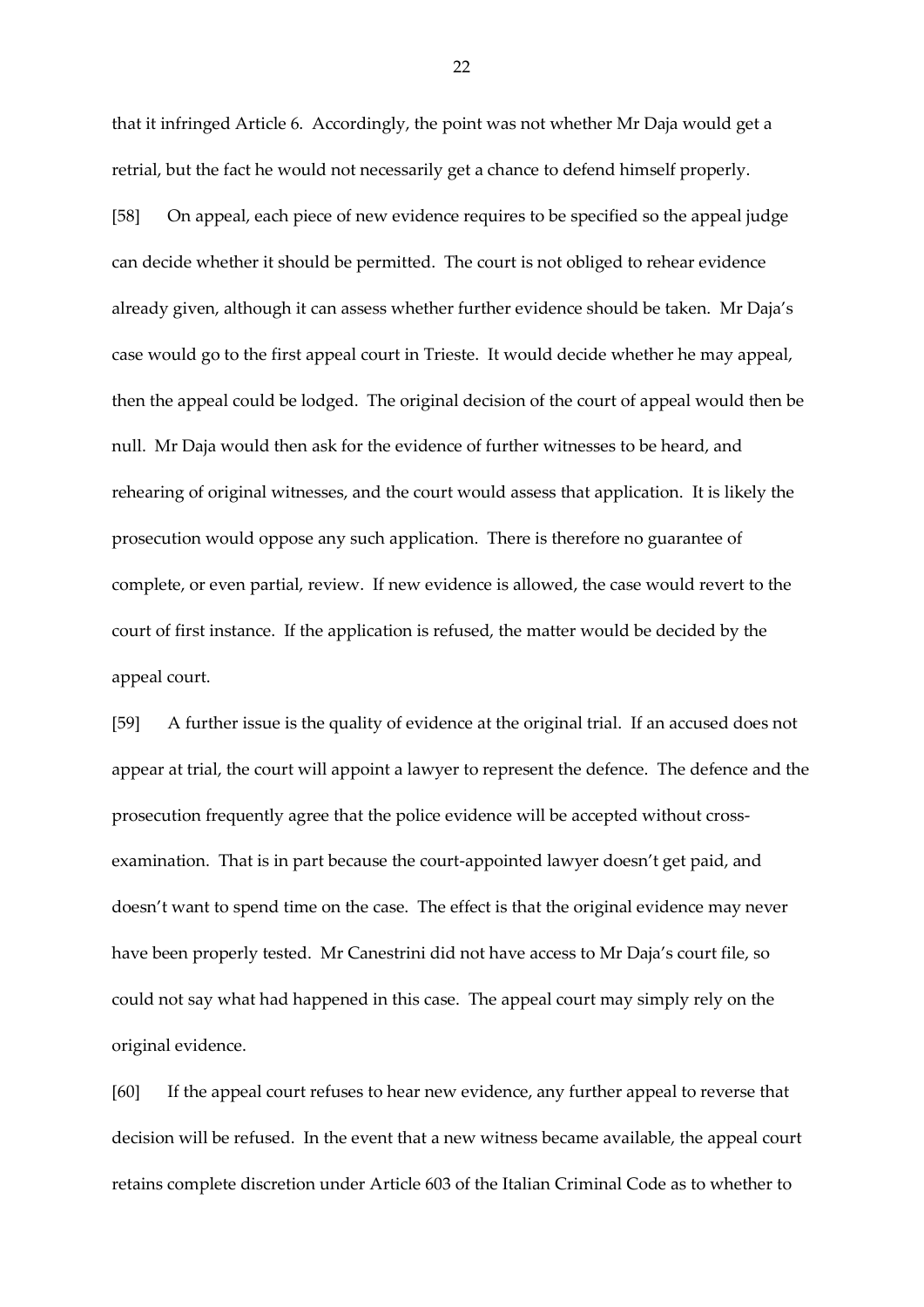hear that witness. There is a right to lead evidence only discovered after the first trial, but the appellant has to prove it did not exist at the time of trial.

[61] In Mr Canestrini's 20 years of experience in the Court of Appeal of Trieste, the relevant appeal court, it is impossible to predict what it will do. It may decide any new evidence is not relevant, or may allow new evidence. Alibi evidence would probably be admitted at the appellate stage. There would be a problem if the new evidence clashed with evidence heard at the trial. It is not clear that the original evidence would be re-examined. There was no clear right to have the original evidence challenged. In his experience, it was "practically never" that an appeal resulted in evidence being reheard from all the witnesses at the first trial.

[62] Accordingly, where the appellant was absent at trial, there is no guarantee of a rehearing, and no entitlement to fresh evidence. In addition, where evidence was reheard and a witness could not remember, high importance was given to the original statements. Fresh evidence appeals were the exception, although not possible to predict.

[63] In Mr Daja's case, if evidence was heard at the original appeal, that would be unusual, except in the case of expert evidence.

[64] Mr Canestrini was referred to a production, a letter dated 19 August 2020 from the Prosecutor's Office of the Court of Appeal in Trieste (the '2020 letter'). In his view it was inaccurate in saying Mr Daja would get a new trial. That is because the author was applying the current law, which does not apply to Mr Daja's case, and there is a right to retrial only if Mr Daja proves he did not know of the original proceedings, which is the same, non-Article 6 compliant, law. He discussed again the three versions of Article 175 and which would apply. He was clear the intermediate version applied, unless Mr Daja was not declared a fugitive, in which case the new 2014 version applies. The prosecutor's letter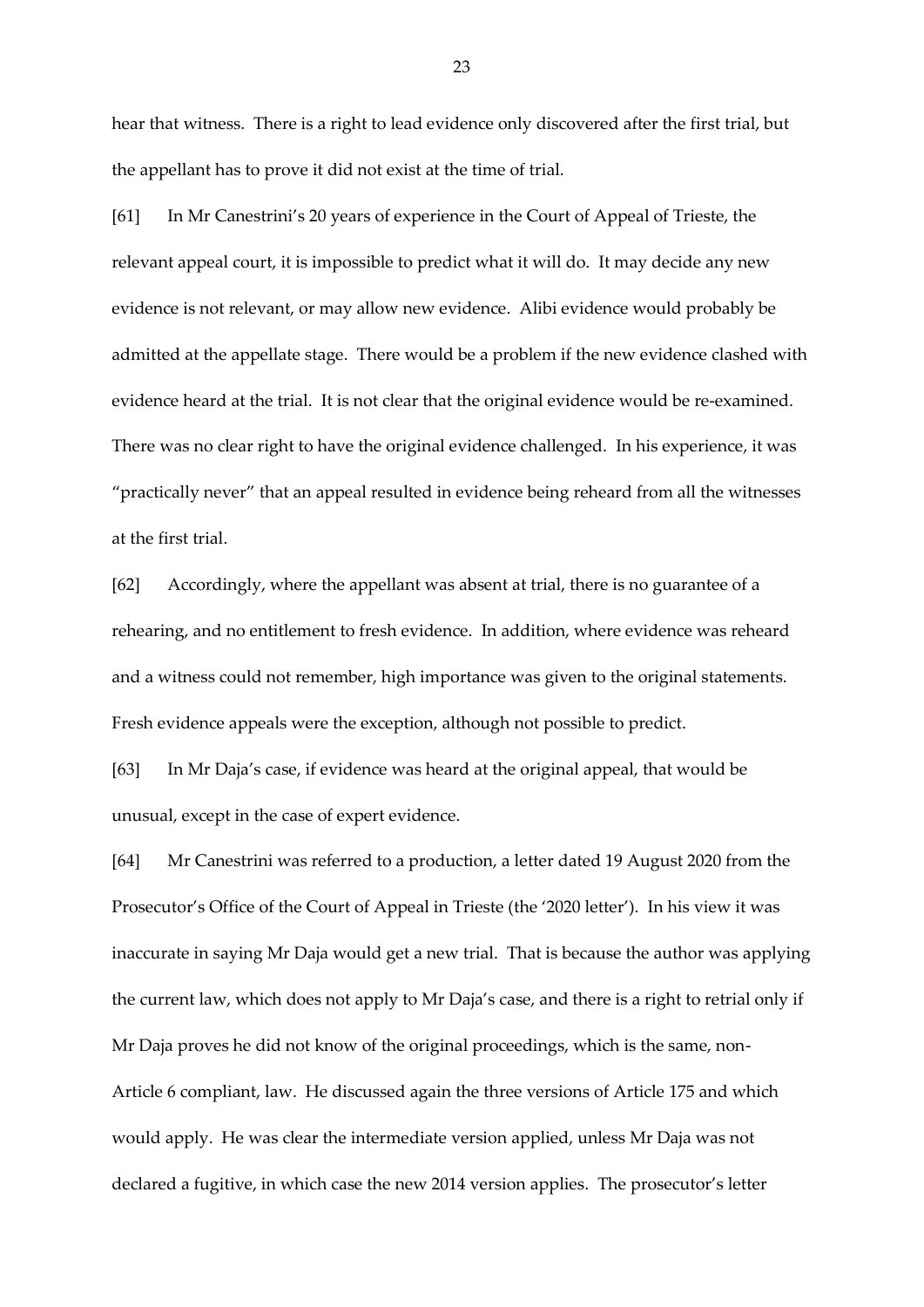(above) indicates that he was. It is accordingly likely the intermediate version applies. The reference to Article 629 "bis" is to the last version.

[65] In cross-examination, Mr Canestrini confirmed that under Italian procedure the prosecutor leads the investigation. The file is copied to the court, although not the witness statements, unless parties agree. At trial the judge has powers to question witnesses, and lead new witnesses. The parties propose witnesses and the judge assesses whether the witnesses are sufficiently relevant and necessary to be heard. The judge relies on what the parties have said in summaries of what each witness's evidence contains. He will not hear what he considers to be unnecessary or repetitive evidence. In retrial at appeal, evidence will only be allowed if the party was not aware of it at the trial. The court retains a discretion. The defence is given a copy of the prosecutor's case file, but not vice versa. This applies to appeals also.

[66] In the present case, Mr Daja would have access to the evidence found by the appeal court. While it is possible to challenge the evidence on appeal, the problem is that the Supreme Court would not go into the merits of the case, but would only check if the reasoning was correct. Only in very few cases will the first appeal court reopen the evidentiary stage. Even if this were done, in the event the witness does not recollect events, the prosecutor can read out their earlier statement. The challenge is to have a new assessment of the facts. Often there has been no real challenge in the first trial.

[67] Article 175 allows a reopening of the case, but the problem isn't prevention of the appeal. As human rights law requires rights to be practical, not theoretical, it is not enough to be allowed to lodge the appeal, when permission is required within the appeal to lead or challenge evidence. The ordinary rules of Italian procedure do not allow fresh evidence, or a new trial on the merits. That is particularly difficult where the evidence was led at a trial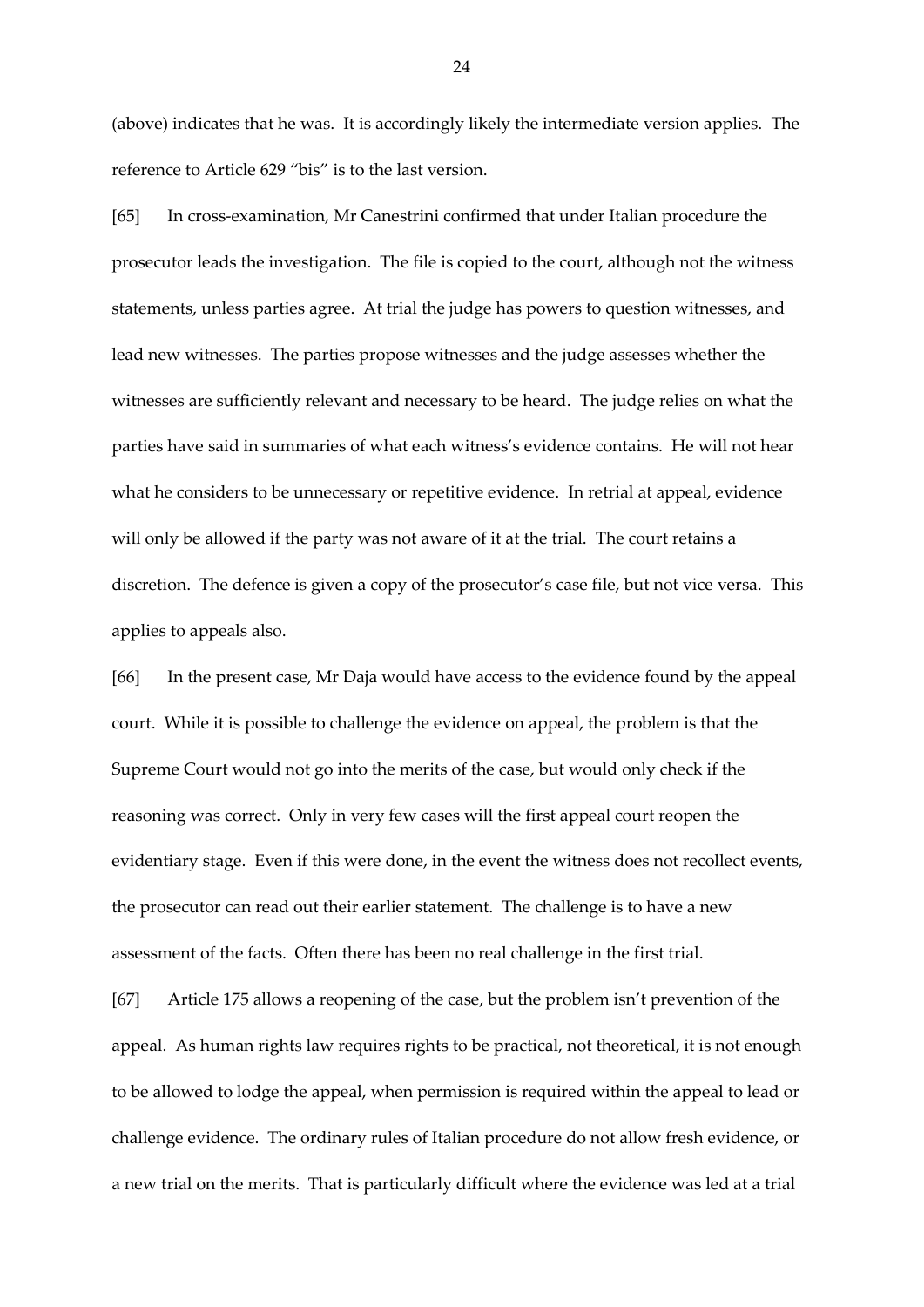in absence, and therefore was probably not challenged by the defence. An appeal might allow a fresh assessment of the existing evidence, but not a fresh determination of proof of the crime.

[68] In Mr Daja's case, the court of appeal would become the trial court. The lawyer would have the original papers and could ask for the court to exercise its discretion. In Mr Canestrini's experience, however, it would have to be an exceptional case for this to be allowed. There are a lot of procedural hurdles before new evidence will be admitted. The main thing is that the appeal court will not engage in gathering the evidence again. They will rely on the evidence on file. The appeal judge will not allow the defence to lead evidence which has already been taken in the original proceedings.

[69] The applicant led evidence on this point, in the form of two letters supplied by the Italian judicial authorities. Although the provenance was not included in the joint minutes, it is customary in extradition proceedings that such documents are accepted as what they bear to be, or genuine copies thereof, and I do so.

[70] The first letter is a response to a request by the Lord Advocate for information, in the form of a letter dated 26 September 2019 from the Office of the Prosecutor General of the Republic (the '2019 letter'). It states:

"In any case if the requirements under Article 629 bis of the Code of Criminal Proceeding are met, that is if Mr Daja demonstrates that his absence at the hearing was due to lack of knowledge of the trial that was not his fault, the sentenced person will have the right to obtain an annulment of the judgment and therefore to a new trial"

[71] The second letter is dated 20 August 2020 from the Italian Ministry of Justice Directorate General of Criminal Justice (the '2020 letter'), already discussed by Mr Canestrini. It is not specific to this case, but bears to be a learned discourse on the effect of Italian law on the right to retrial following trial in absence. I discuss these below.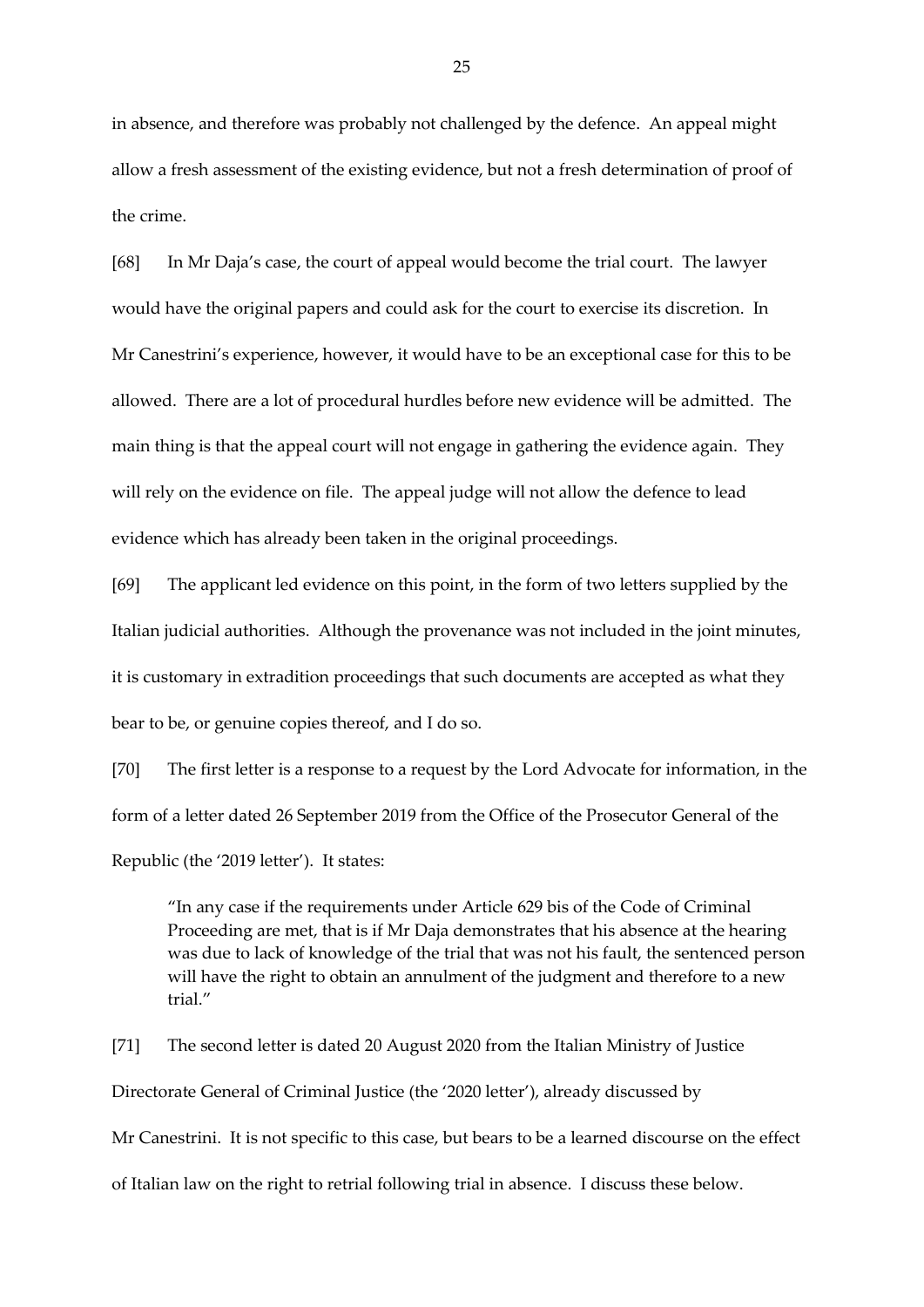#### **Submissions on right to retrial**

[72] For the applicant it was submitted that the issue is not the nature of the retrial, but whether there was an entitlement to a retrial. Reference was made to *Nastase* v *Office of the State Prosecutor*, Trento, Italy [2012] EWHC 3671 (Admin), a decision of the Queen's Bench Division of the High Court in England. The issue there was the meaning of "entitled" under section 20(5), and the effect of Article 175 of the Italian Criminal Code. *Nastase* involved the original Article 175 entitlement only where the requested person could prove he was not intentionally absent from trial, and here the procurator fiscal depute accepted that this was old law not applicable in the present case. *Nastase* otherwise was a useful review of the case law.

[73] For Mr Daja, reliance was placed on Mr Canestrini's evidence that the nature of any retrial was discretionary, and the appeal court could refuse to hear new evidence. There was accordingly no guarantee of a review or a retrial. Counsel relied on Proceedings on the Constitutional Complaint of *R, Re* [2017] 2 CMLR 2, a decision of the Federal Constitutional Court of Germany, at paragraphs 109 to 124. This appeared to cut across *Nastase*, and to show that the court had to be satisfied that there would be a retrial de novo, before extradition could be ordered.

#### **Decision on right to retrial**

[74] I have not found this straightforward, because the letters produced for the applicant raise issues which were not directly addressed in evidence, including provisions of the Italian Criminal Code which were not the subject of evidence or submission. I have resolved this question on the evidence led. The starting point is the evidence for the applicant.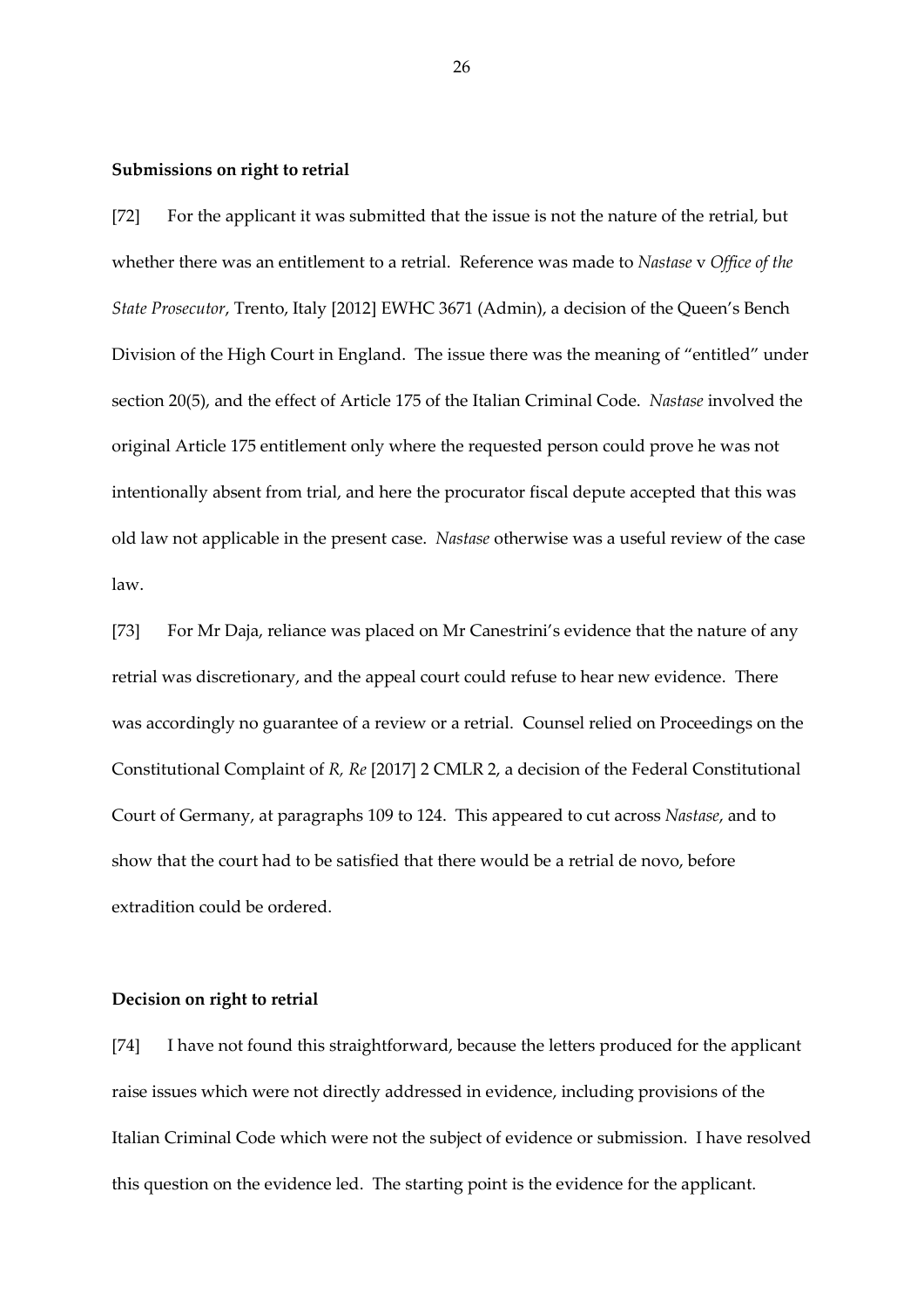[75] The 2019 letter has already been referred to in relation to absence from trial.

However, it ends:

"In any case if the requirements under Article 629 bis of the Code of Criminal Proceeding are met, that is if Mr Daja demonstrates that his absence at the hearing was due to lack of knowledge of the trial that was not his fault, the sentenced person will have the right to obtain an annulment of the judgment and therefore to a new trial"

[76] The 2019 letter appears absolutely to guarantee a new trial, but only if Mr Daja discharges the onus of proof upon him about absence. Parties agree the reference to a burden of proof on Mr Daja is a reference to an inapplicable version of Article 175, and is misleading. From Mr Canestrini's evidence, that burden only arises from a version of Article 175 which either pre- or post-dates Mr Daja's case, and no such onus exists in this case, which would be regulated by the intermediate version (2005 to 2014). Accordingly, on the face of the assurance contained in that letter, there is no obstacle to a retrial.

[77] However, the 2020 letter introduces some doubt. It is a general guide to Article 175 and is not specific to this case, and contains a detailed discourse on the effect of Italian law on the right to retrial following trial in absence.

[78] The 2020 letter was not analysed in detail by either party. It refers primarily to the new rules ("By law no. 67 of 28.4.14") rather than the intermediate rules. Copies of the two versions of Article 175 are attached. From Mr Canestrini's evidence, the differences of note are (i) a 30 day time limit for applying for a review, rather than 10 days, and (ii) the reversal of the burden of proof of effective knowledge, which is not relevant to the issue of what remedy is available.

[79] Mr Daja's case does not fall under the 2014 version, and nor does it qualify as "proceedings that are somehow in between Article 175 c.c.p. as first drafted and Article 175 c.c.p. as amended by Decree Law no 17 of 21.02.05 …" (see page 4, paragraph 3). The latter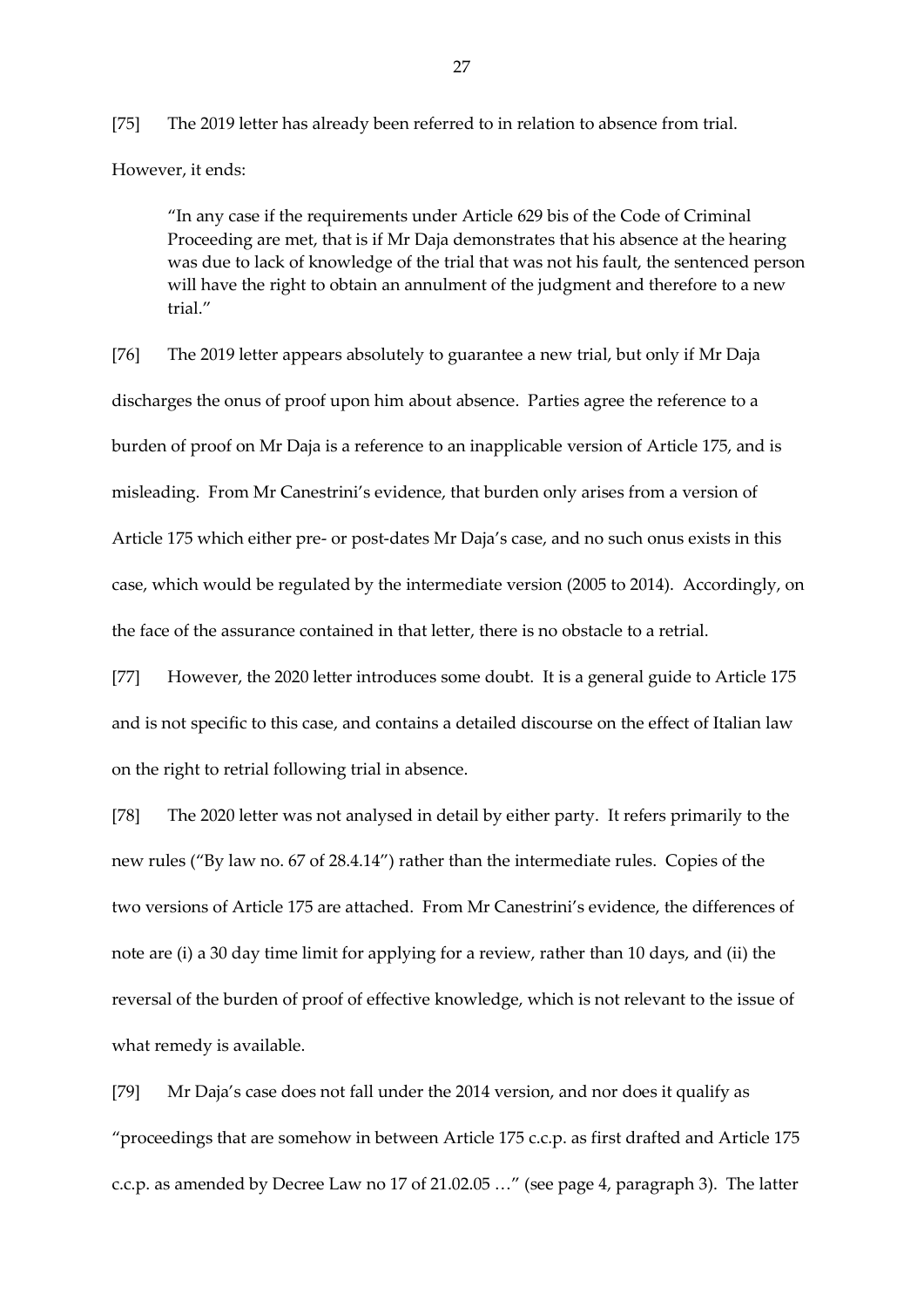appears to be a reference to cases which fall between the original, non-Article 6 compliant law and the intermediate version. Accordingly, the relevant parts of the 2020 letter are between page 2, last paragraph, and page 4, paragraph 3. This quotes the intermediate version of Article 175 (at page 2/3), and is unequivocal:

"When a judgment or conviction decree is pronounced in absentia, then the defendant, at his request, shall be given leave to lodge an out of time appeal or opposition except when he has had effective knowledge of the proceedings or the decision and has voluntarily waived to appear or to lodge an appeal or opposition. For the said purposes the judicial authority shall make all the necessary verifications."

[80] There is accordingly a right to lodge an out of time appeal or opposition in Mr Daja's case, if he follows the procedure. The timescale starts when he is surrendered.

[81] If the matter ended there, then provided an "out of time appeal or opposition" could

be held to amount to Mr Daja being "entitled to a retrial or (on appeal) to a review

amounting to a retrial" (2003 Act s20(5)), then the latter provision is satisfied.

[82] Notably, however, the letter continues:

"A defendant shall also be entitled to a new trial hearing or the taking of evidence under Article 603, paragraph 4, of the code of criminal procedure. This rule sets forth that: the court shall also order a new trial hearing for the taking of evidence when the defendant, in absentia for the first instance trial, so requests and proves that he could not be present for fortuitous events or force majeure or because he had no knowledge of the writ of summons, as long as the said circumstance is not through fault of his own …"

[83] Article 603, as described (Article 603 was not lodged) appears to introduce the same issue already discussed in relation to Article 175, namely the burden on the defendant to prove no effective knowledge. I was not told that this had been resolved. Article 603 however, appears not only to introduce the same burden, but also to go further. While it is possible, as discussed above, to conclude that Mr Daja had no effective knowledge of proceedings, because this required knowledge of the specific trial procedure, and he was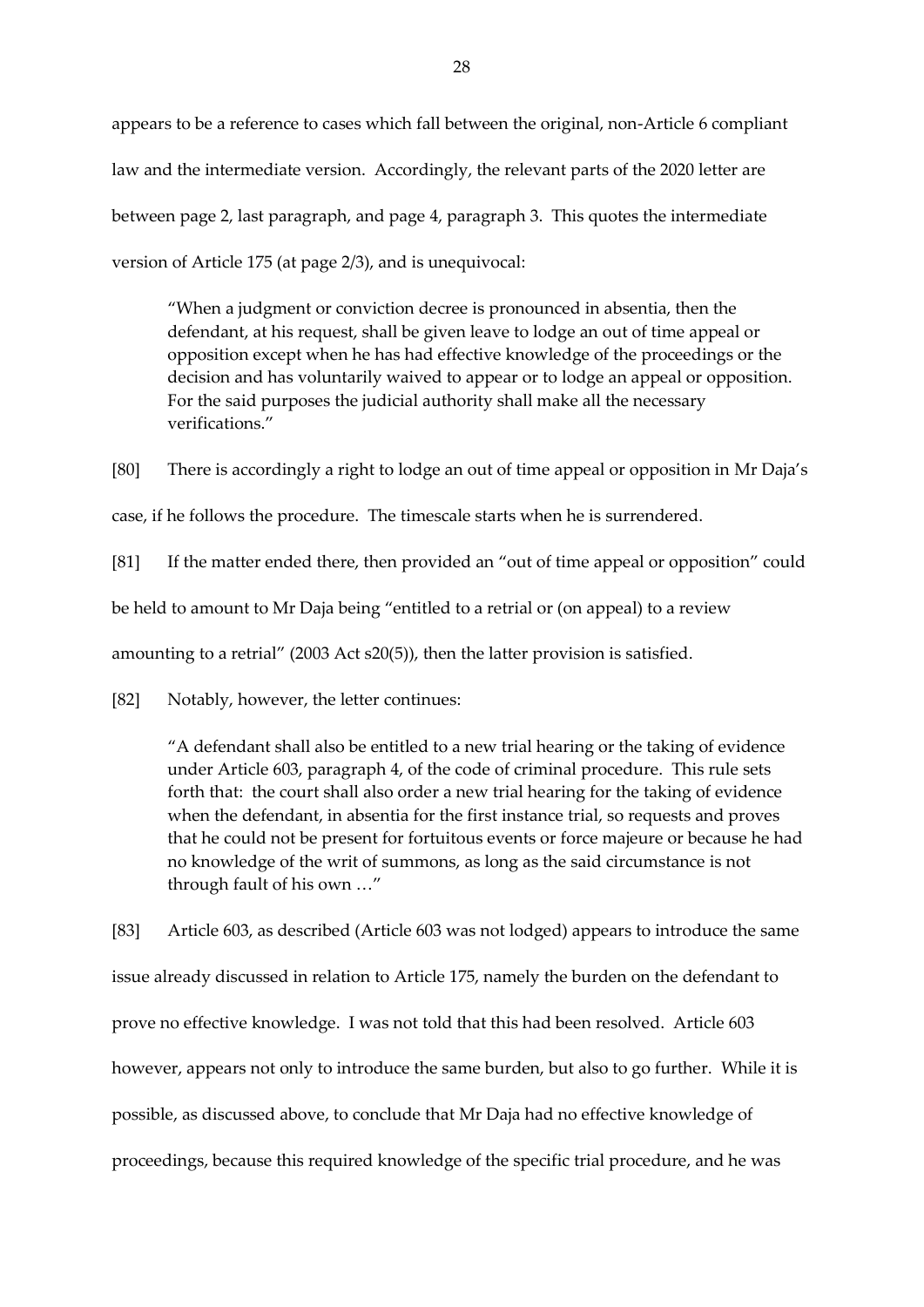absent from Italy before any procedure could be commenced, it does not follow this was due to "no fault of his own". Mr Daja can claim to have no effective knowledge of the trial, and the judicial authorities would not be able to demonstrate otherwise. That is a different question as to whether his want of knowledge was due to "fault of his own".

[84] This point was not brought out in evidence, which concentrated on Article 175, not Article 603. I do not have a copy of the latter. The case and argument is uninformative. Mr Canestrini's evidence about reversion of burden of proof of effective knowledge was focused on Article 175 under reference to effective knowledge. It did not include "through no fault of his own". I note that "fault" appears in the "old" (pre-2005) version of Article 175, but not in the "intermediate" version (2005 to 2014) or the "new" version. Even if the burden of proof were to be reversed, and it were for the judicial authorities to prove lack of effective knowledge, the further qualification of being through no fault of Mr Daja would appear, without prejudging matters, to introduce a further hurdle which Mr Daja is at significant risk of failing to clear. It is difficult to be clear that an Italian court would not consider deliberate flight abroad, in secrecy, followed by cutting of communication, to amount to "fault of his own". It would depend to some extent on what view the Italian court took of what comprised "fault". If it covers fleeing the country, then Mr Daja would lose his right to retrial or review.

[85] I have required to resolve this point on the basis of the evidence heard at proof. Neither party identified fault as a different concept to lack of effective knowledge, and it was not the subject of submissions. Accordingly the matter was not the subject of evidence and falls to be disregarded following the basic tenets of procedure and evidence, the question being one of fact, requiring evidence on non-domestic law, which is not established.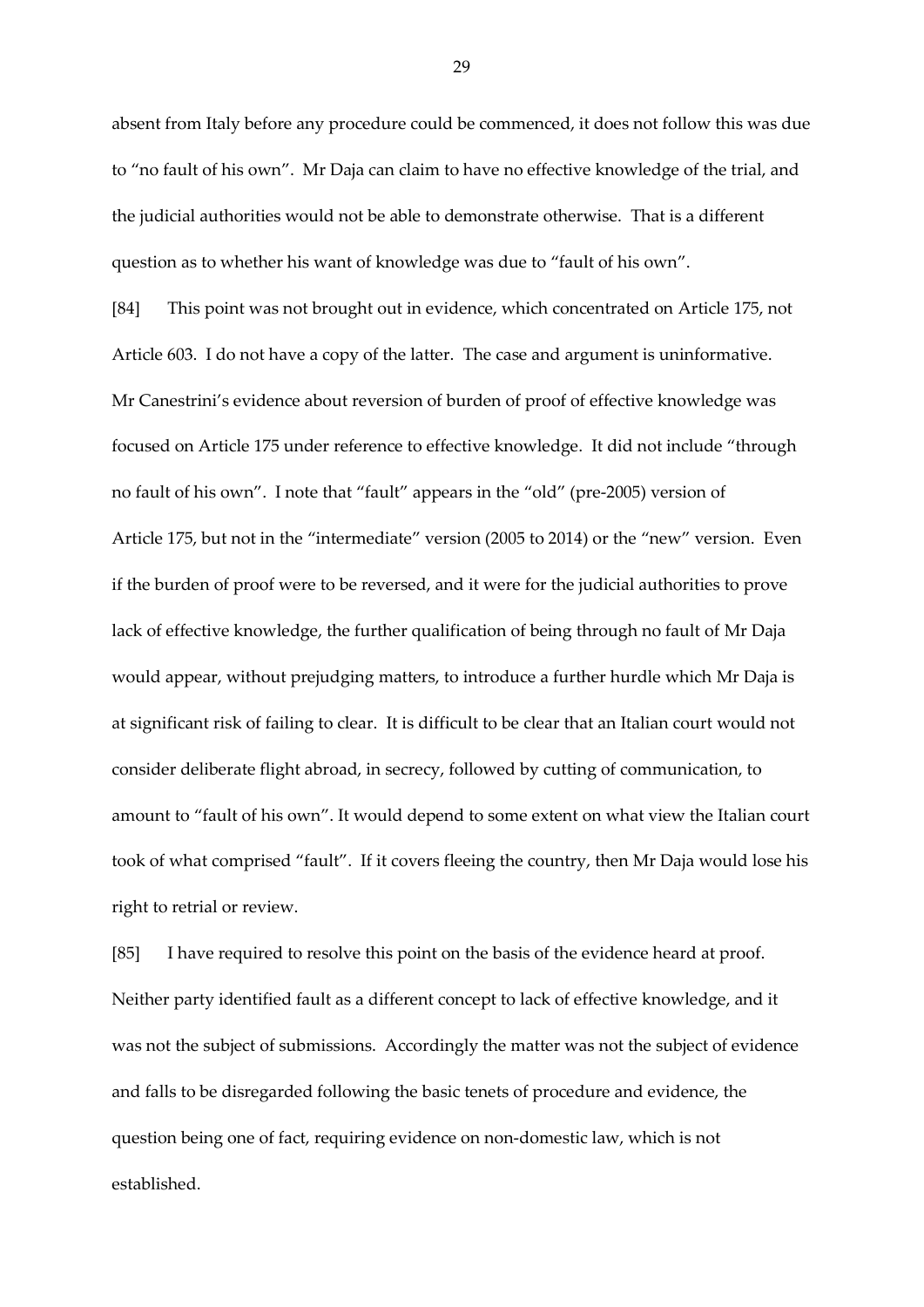[86] More positively, the tenor of Mr Canestrini's evidence was not that there was no remedy, but that the remedy was in some respect ineffective or defective. For this point Mr Canestrini did not found on Article 603 for the purposes of showing no right to a retrial. I accept his evidence and that Article 603 does not prevent a retrial. I do not accept that it is proved that Article 603 remedies the defects described by Mr Canestrini. I make that finding on the basis that the effect of Article 603 was not discussed in evidence, was not put to Mr Canestrini in terms, and that Mr Canestrini's evidence was detailed and clear on the overall entitlement upon an appellant who was tried in absence. The effect of Article 603 is, for these proceedings, unproven, as a question of foreign law requires to be. For the present case, the effect is simply to remove Article 603 as an available prop for the applicant's case. [87] That does not affect whether s20(5) of the 2003 Act is satisfied. It is necessary again to consider Mr Canestrini's evidence. His evidence was given in relation to the remedy of lodging an out of time appeal or opposition, and that remedy is regulated by Article 175.

#### **The case law on retrial in Italy**

[88] It was submitted on behalf of the applicant that the matter is regulated by the case of *Nastase* (above), which focused on the nature of "entitled" under s20(5) of the 2003 Act in relation to Italian criminal procedure. The Queen's Bench Division of the High Court of Justice delivered a powerful statement at paragraph 42: "An insuperable difficulty confronting the appellant is that UK jurisprudence has consistently found Article 175 compatible with section 20". That court relied on *Gradica* v *Public Prosecutor's Office Attached to the Court of Turin* [2009] EWHC Admin 2846 and *Ahmetaj* v *Prosecutor General Attached to Court of Appeal Genoa* [2010] EWHC 3924 (Admin) in accepting that where the appellant had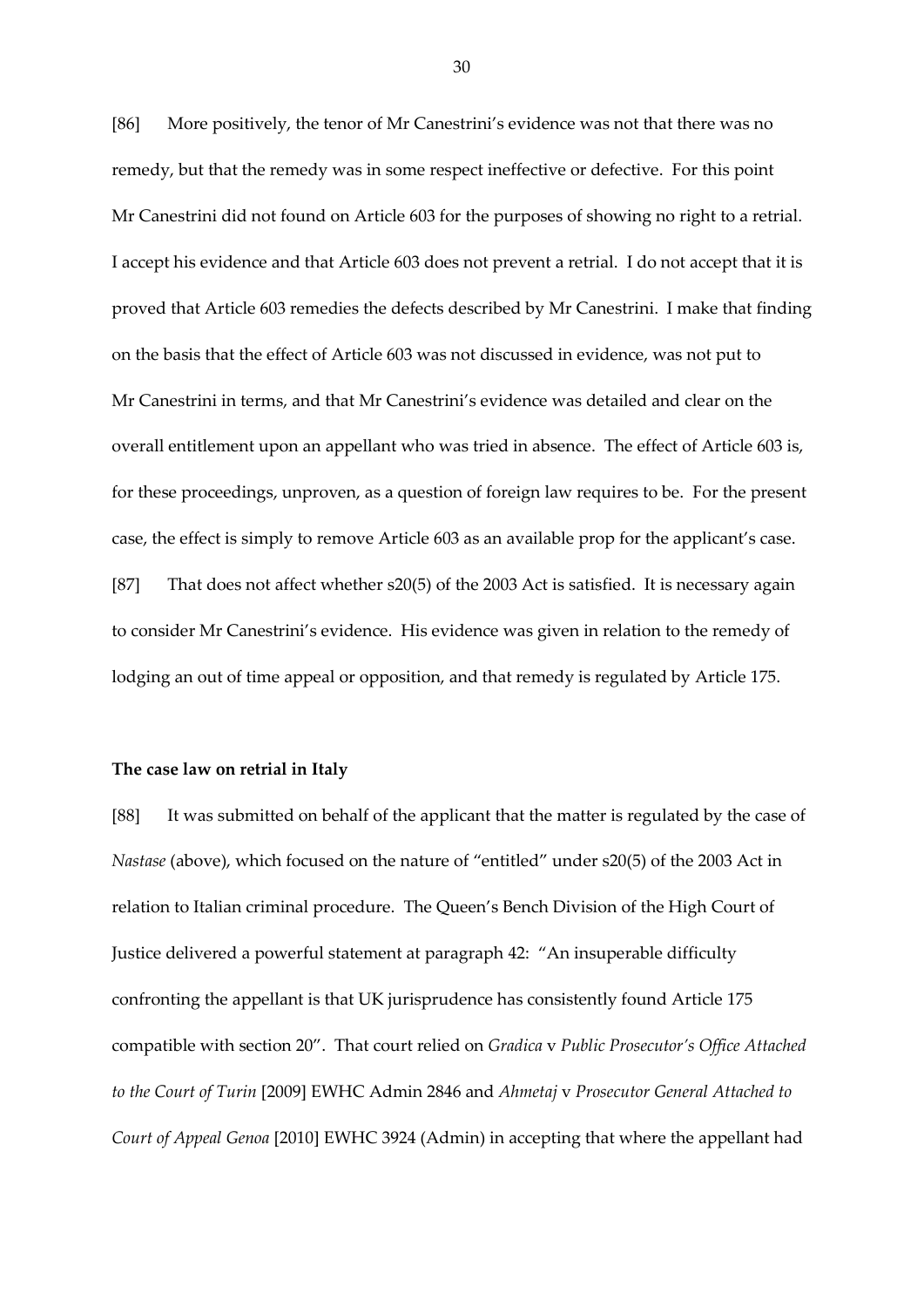never had any contact with the Italian Judicial authorities and had been represented, his right to a retrial was unconditional, notwithstanding the theoretical possibility of its refusal.

[89] *Nastase* continues at paragraph 43:

"These decisions in my view show a difference between on the one hand an exercise of what one might term pure discretion when considering an application for retrial (*Bohm*) and the application of the law to the facts in accordance with a criminal code on the other. The latter is the approach of the Italian Court since at least *Daniele* v *Governor of Wandsworth Prison* [and others] [2006] EWHC 3587 (Admin).

44. Applying my interpretation of the authorities to the facts of this case, I do not doubt that the Italian Court will comply with the provisions of its own Code and reopen the appellant's case in the appellate phase. He is entitled to a retrial if he can show he was absent from the original proceedings: Gradica. No more is required from the appellant. His entitlement to a retrial is excluded only if the court is satisfied, on the evidence, that he knew of proceedings and voluntarily renounced his right to appear or to file an appeal … The Italian Courts can be expected to apply their own law and decisions of the Court of Cassation …"

[90] In so finding, the court repelled the ground of appeal (paragraph 3) that "entitled"

meant enjoyment of an unfettered right under law not subject to discretion and not where

there were reasonable doubts whether the appellant would be entitled to a retrial if

extradited. In the present case, the procurator fiscal depute submitted that *Nastase* entirely

resolved question, and there was an entitlement to retrial.

[91] Counsel for the respondent sought to counter that position by reference to the case of

*Re R* (cited above) a case from the Federal Constitutional Court in Germany. I shall return to consider these below.

## **The nature of any retrial**

[92] Against that background, Mr Canestrini's evidence requires to be examined for material which would support a conclusion that there was no right to retrial. In my view his evidence does not support that conclusion.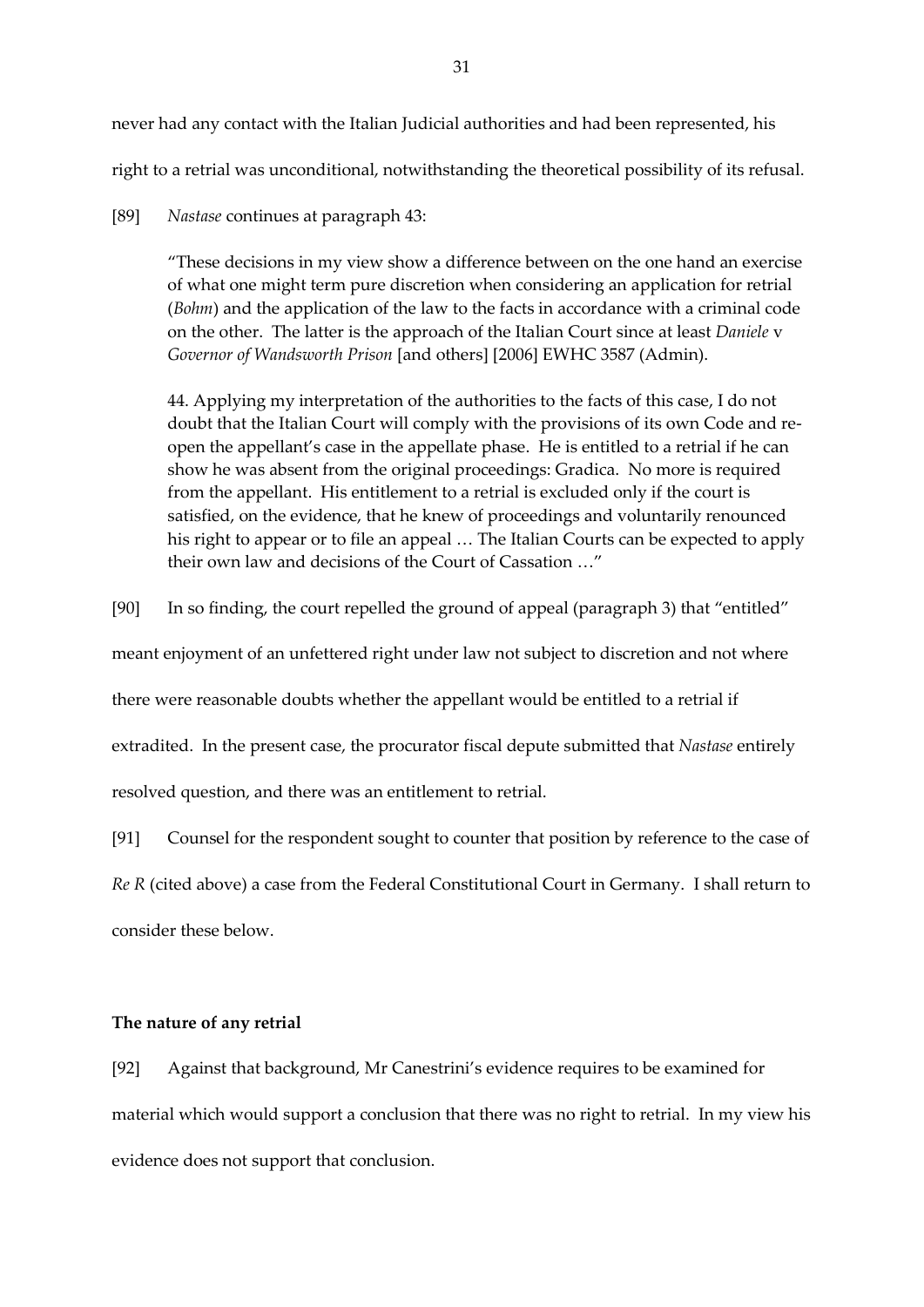[93] I have rehearsed his evidence above. Mr Canestrini, as a practising defence attorney, clearly had concerns about the ECHR compliance of certain aspects of Italian procedure. I accepted his concerns were genuine and rational, but it was evident that he was not prepared to go as far as to say that there was no right to a retrial. His evidence was primarily related to the quality of that retrial. There is therefore a live question whether there is sufficient evidence to find that the requirements of s20(5) are not made out.

[94] Mr Canestrini gave interesting and informative evidence on Italian appeal procedure and the history of the evolution of Article 175. The latter took in three versions, namely pre-2005, the intermediate version in effect from 2005 to 2014, and the new version from 2014 onwards. His view, that the intermediate version of Article 175, applied to Mr Daja's case, was not challenged and I accept it. It was acknowledged that this version is the most favourable to a requested person, due to the removal of the burden of proof of effective knowledge.

[95] Mr Canestrini described as "a much greater problem" the extent of any retrial. It would not be a new trial. It would be an appeal with a request to hear new evidence. The appeal court retained a discretion to allow or refuse further evidence. Accordingly, he said, the point was not whether Mr Daja would get a retrial, but the fact that he would not necessarily get to defend himself properly.

[96] His concerns related to both the discretionary nature of the new evidence and the quality of the evidence available at retrial. On the latter point, the original evidence was often poor quality as it had not been challenged at first instance, and on a review at appeal would be given high importance if witnesses could not now remember their evidence. The introduction of new evidence required various hurdles to be cleared. While it was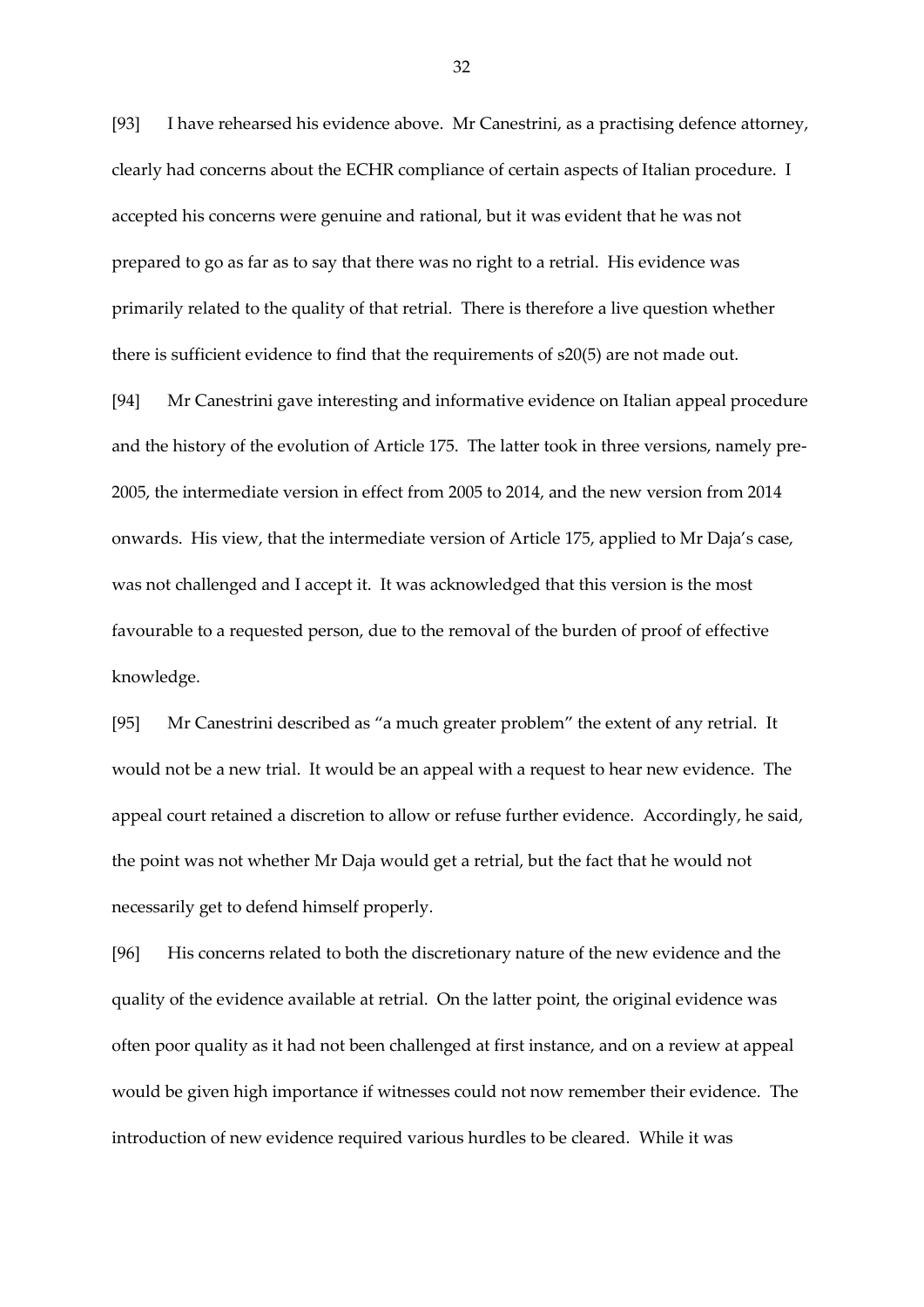impossible to know what the appeal court would do, it was only very few cases that a case was reopened in the evidentiary stage.

[97] I accept this evidence is credible and reliable, but in my view it does not displace the evidence led for the Crown. Although Mr Canestrini commented in general terms on the two letters from the Italian authorities, his challenge related to the burden of proof issue, not whether a retrial would be possible. Indeed, by the end of his evidence my impression was that the respondent's case was almost entirely focused on the burden of proof case. It was only by submissions that the wider issues were considered. In my view, however, Mr Canestrini was clear. There would be a retrial, of some description. The nature and content of that retrial would not be dictated by the respondent, but rather by the appeal court. That course was not one of unfettered discretion, but was in accordance with the Italian criminal procedure.

[98] It follows that I accept the evidence led by the applicant, and while I also accept the evidence led by Mr Daja, it has not been sufficient to displace or undermine the applicant's position. Mr Canestrini did not say that Mr Daja was not entitled to a retrial. The applicant's evidence is clearly that he is so entitled. Section 20(5) would appear to be met, and had the matter ended there, on the evidence I would require to be satisfied in its terms. [99] Had it not been for section 20(8), I would have found section 20(5) to have been satisfied. That is because of the assurances in the two letters from the Italian judicial authorities, and the acceptance by Mr Canestrini that review of evidence on appeal was part of basic Italian criminal procedure, applying in all cases. In my view, however, the terms of section 20(8) are determinative of this question.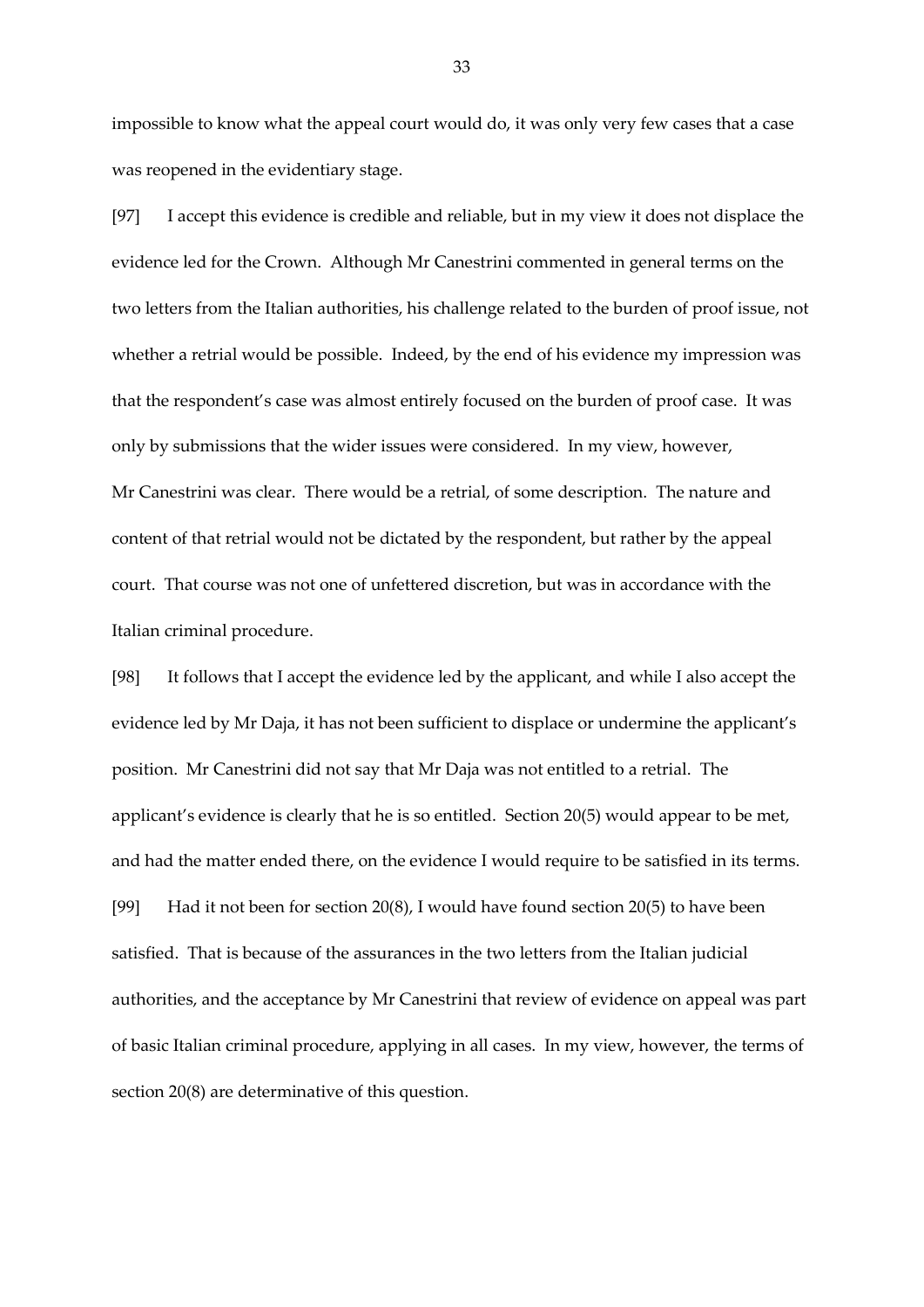#### **Section 20(8) – the right to examine witnesses**

[100] The court must not decide section 20(5) in the affirmative without reference to section 20(8). That provision is peremptory in its terms, and is framed as a prohibition which requires to be displaced. I have no note of it or any authorities being mentioned in submissions. Counsel referred to, without discussing, the cases already mentioned and also *Colozza* v *Italy* 1985 7 EHRR 516. None of these provides direct guidance on section 20(8), because they did not require decision as to the nature of any retrial.

[101] I accept subsection (a) of s20(8) is satisfied. It is not in dispute that Mr Daja would have the right to defend himself or be represented.

[102] Section 20(8)(b) is not as straightforward. It requires any retrial or review to allow the defendant to examine or have examined witnesses against him, and to obtain the attendance and examination of his own witnesses under the same circumstances. Although the thrust of the questions asked of Mr Canestrini related to the entitlement to trial, it emerged during his evidence that his concerns were focused on the quality of the retrial or review, not its existence. These might be categorised under section 20(8) rather than section 20(5), although parties did not analyse this.

[103] I note this matter was resolved in *Nastase*, but I discuss this further below.

[104] Mr Canestrini's evidence was that the ordinary rules of Italian procedure do not allow fresh evidence, or a new trial on the merits. He described a system quite different from the Scots system, whereby the prosecutor's file is copied to the court, and the judge has power to question witnesses and lead new witnesses. The parties propose witnesses and the judge assesses whether those witnesses are sufficiently relevant and necessary to be heard. In doing so, the judge relies on what the parties have said in their witness summaries.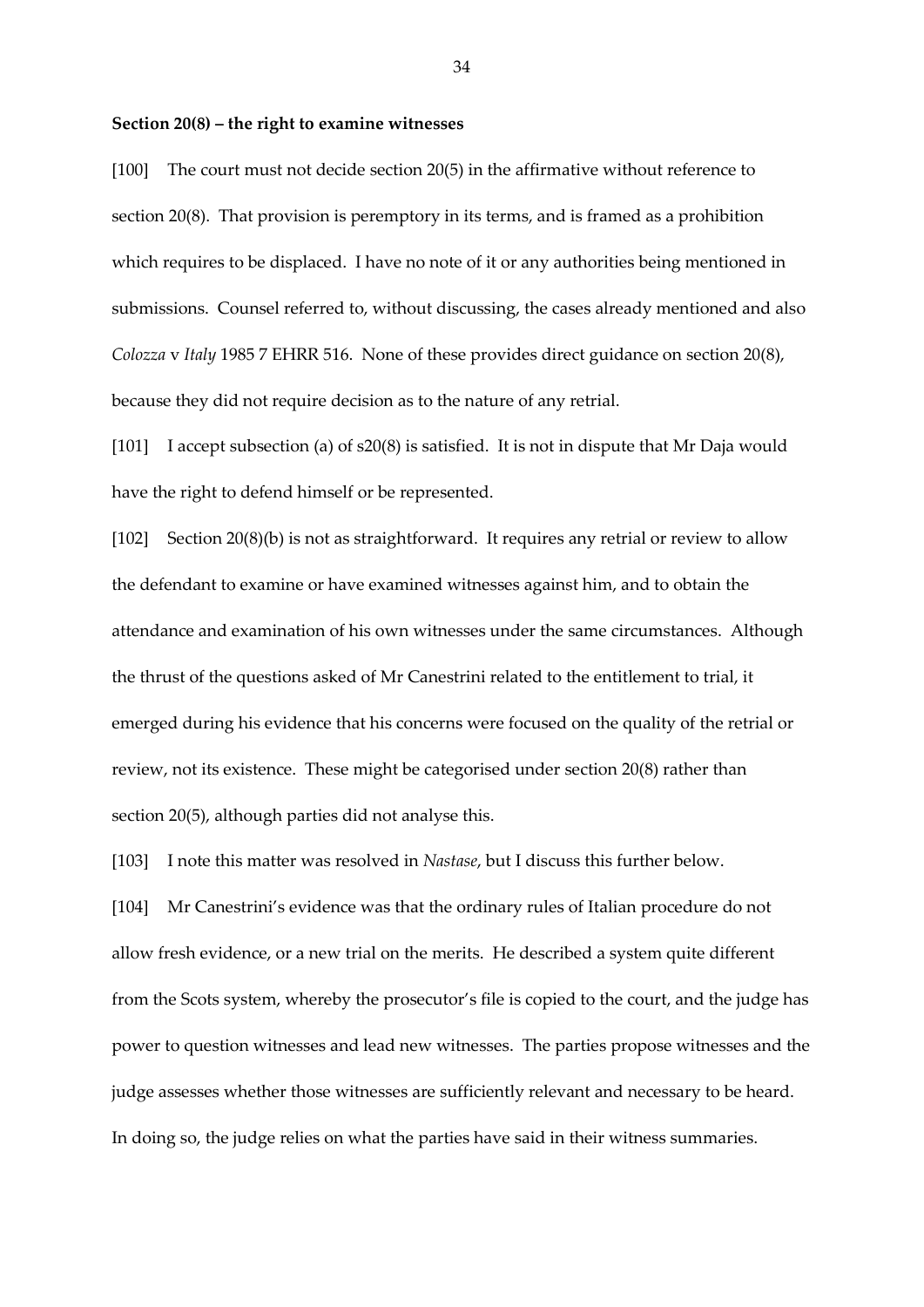Mr Canestrini referred to Italian procedure having elements of both adversarial and inquisitorial systems, for historical reasons.

[105] The procurator fiscal depute submitted, albeit in relation to entitlement rather than under s20(8), that it is for Italy to regulate its own procedure. Once it was recognised that a retrial, or a review amounting to a retrial, was provided, it was not permissible to conduct an assessment of the merits of that procedure. It was relevant that Mr Daja was not facing any difficulties that a first-instance accused would not face – on Mr Canestrini's evidence, no appellant has an absolute right to fresh evidence, or to a new trial on the merits.

[106] I agree with that submission, which is effective under s20(5) but not under s20(8).

The latter demands an answer to whether there is a right to examine witnesses and to obtain

the attendance and examination of his own. The evidence of Mr Canestrini was very firmly

that there was no such right.

[107] The procurator fiscal depute did not present the evidence by reference to this

statutory provision. I can only revisit the letters and attempt to find any provision

discussing such a right. I note the following:

"The instrument of out of time appeals, in fact, on the one hand exempts the convicted person from the burden of proving that he did not have timely effective knowledge … On the other hand, it guarantees that, after having been granted leave to appeal out of time, the convicted person may once again call evidence already called during the first instance trial, as well as call new evidence under the already mentioned Article 603, paragraph 4, of the code of criminal procedure, the limitations of which – under more recent but already well-established case law – do not even apply to an appellant convicted in absentia who has been granted leave to appeal out of time …" (2019 letter, page 3/4)

and

"In any case, if the requirements under Article 629 bis of the Code of Criminal Proceeding are met, that is if Mr Daja demonstrates that his absence at the hearing was due to lack of knowledge of the trial that was not his fault, the sentenced person will have the right to obtain the annulment of the judgment and therefore to a new trial" (2020 letter).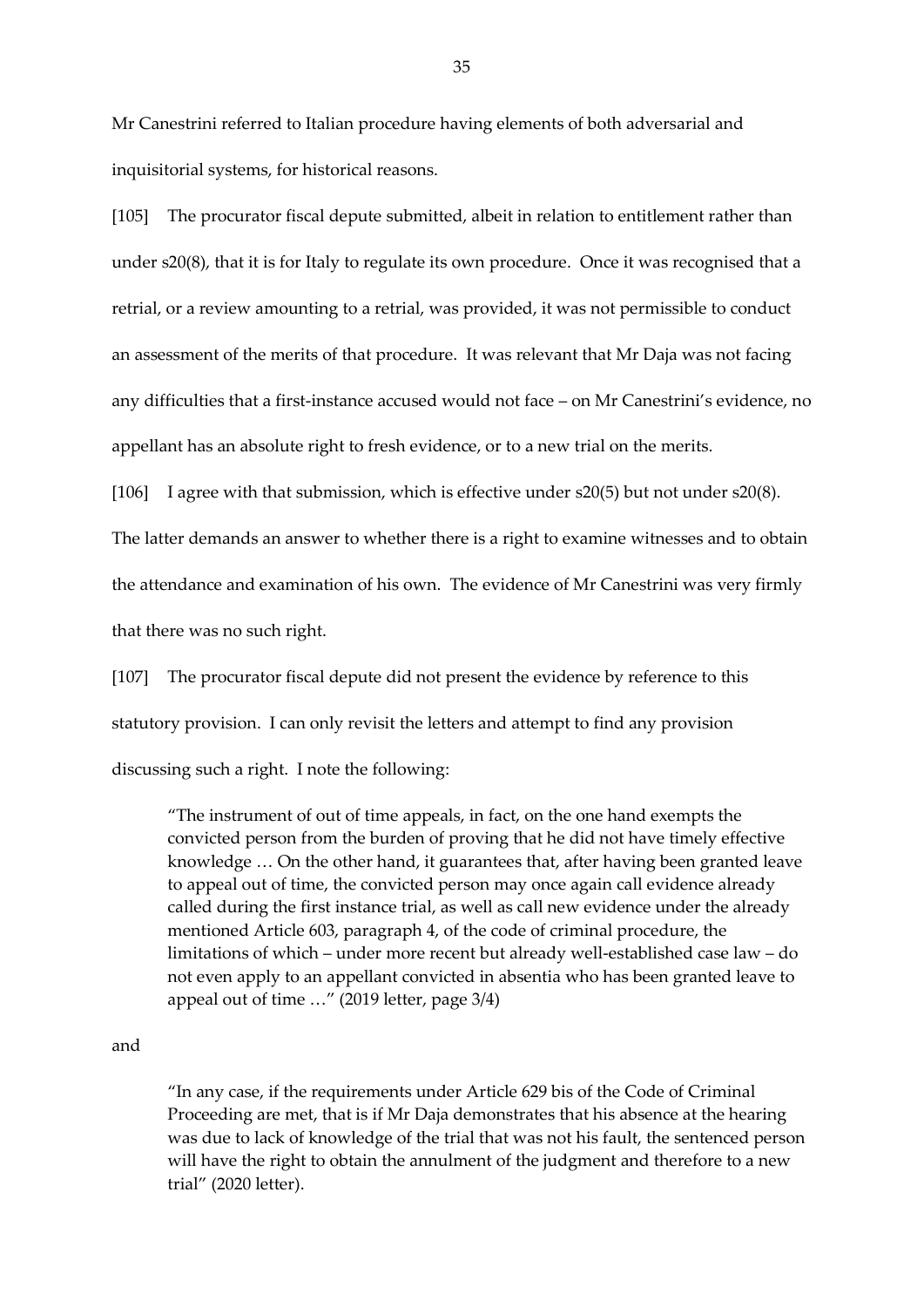[108] The second of these assurances is qualified by factors such as fault that, for the reasons discussed above, I cannot say that Mr Daja will meet. It also appears to be expressed in relation to an Article 629 bis upon which I have heard no evidence. I cannot place reliance on this statement because, although I do not doubt it is intended to correctly reflect the law, I do not have material sufficient to ascertain whether it refers to the relevant law for Mr Daja's case, or that it provides the assurance necessary for section 20(8). Parties were agreed that it appeared to be the wrong version of the law.

[109] The first extract, in the 2019 letter, is quite different. It is clear in its terms, and quite capable of providing that assurance. That remains in conflict with Mr Canestrini's evidence.

[110] In my view the matter falls to be resolved by analysis of the overall legal position of

Mr Daja, under reference to *Dziel* (above, at paragraph 12), quoting *Cretu*, (above, at

paragraph 34(iv)), in the following terms:

"The question whether an accused is entitled to retrial or a review amounting to a retrial for the purposes of section 20(5) is to be determined by reference to article 4a paragraph 1(d) [of the Framework Decision 2002]"

[111] In my view that proposition is sound. Article 4(a) states:

"1. The executing judicial authority may also refuse to execute the European arrest warrant issued for the purpose of executing a custodial sentence or a detention order if the person did not appear in person at the trial resulting in the decision, unless the European arrest warrant states that the person, in accordance with the further procedural requirements defined in the national law of the issuing Member State: … (d) was not personally served with the decision but: (i) will be personally served with it without delay after the surrender and will be expressly informed of his or her right to a retrial, or an appeal, in which the person has the right to participate and which allows the merits of the case, including fresh evidence, to be re-examined, and which may lead to the original decision being reversed …"

[112] Article 4(a) requires regard to be had to the specific content of the EAW. What, then,

does the EAW state? It gives no such reassurance. It is predicated on the assertion that: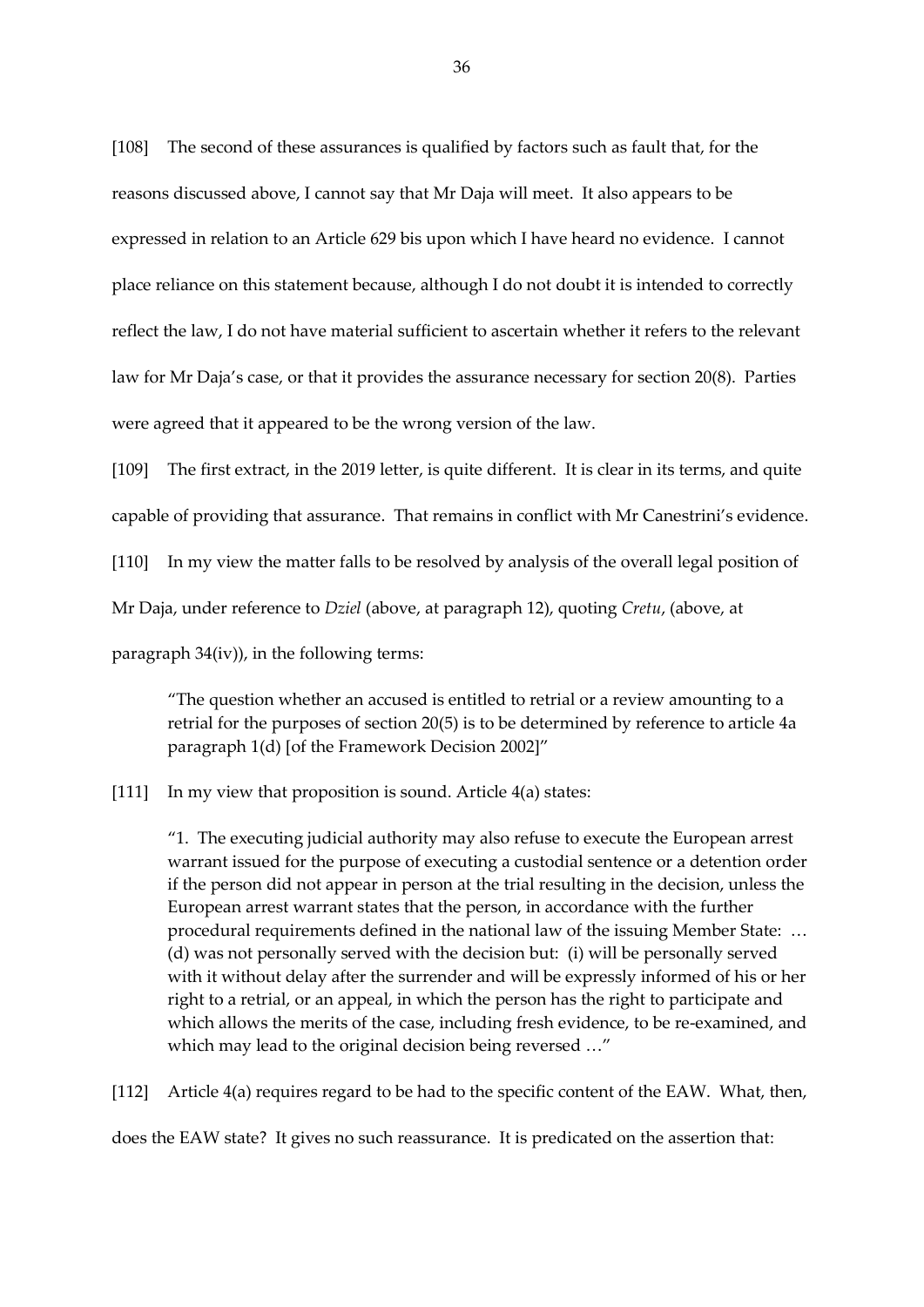"being aware of the scheduled trial, the person had given a mandate to a legal counsellor, who was either appointed by the person concerned or by the State, to defend him or her at the trial, and was indeed defended by that counsellor at the trial; in the grounds of appeal and in the appeal trial the defence counsel of his choosing Aldo Pardo has never contested the absence of the defendant in the first instance trial; that same defence counsel lodged an appeal to the Court of Cassation in the defendant's interests against the appeal judgment."

[113] There are several errors in that statement. The first is the assertion that Mr Daja was aware of the scheduled trial. He was not. The second is the assertion that he gave a mandate to a legal counsellor. He did not. The third is that he was defended at trial by the counsellor who held the purported power of attorney, namely Mr Pardo. He was not – Mr Pardo was only appointed 10 days or so after the trial had concluded. He was defended only formally by a court-appointed attorney who he had never met and who was not paid. A fourth issue is that Mr Pardo did not contest absence at trial: that is misleading, because Mr Pardo wrongly believed he was acting with Mr Daja's express mandate, and therefore there was no reason to contest absence because Mr Daja was aware (in Mr Pardo's necessary but wrong judgment) of the trial proceedings.

[114] Accordingly, the Framework Decision permits ("may refuse") this court to refuse to execute a European arrest warrant where the requested person did not appear at trial. The assurances which remove that discretion are not present in this case. The EAW is fundamentally defective in that respect. It proceeds on the wrong assumption, and gives no such assurances. That must form the basis on which s20(8)(b), and in turn s20(5), are applied.

## **Decision on application of section 20(8)**

[115] I cannot find, on the evidence, that it is proven that Mr Daja would have the necessary rights under section 20(8)(b) to "examine or have examined witnesses against him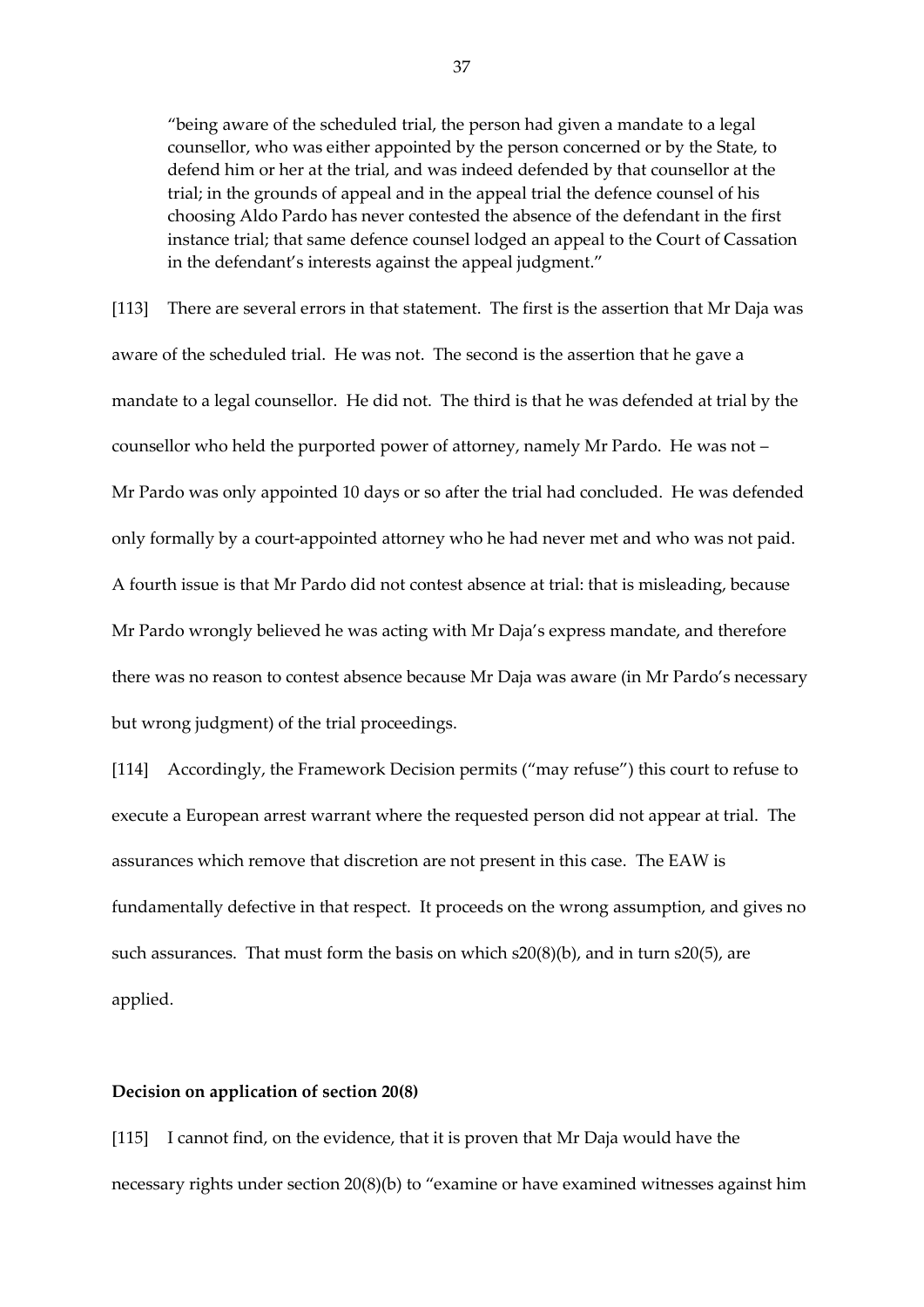and to obtain the attendance and examination of witnesses on his behalf". It follows that I am forbidden to make an affirmative finding under section 20(5). I must answer the question posed in the negative and, in terms of section 20(7), must order Mr Daja's discharge.

[116] The main reason for so finding, is that, following *Dziel* and *Cretu*, the position is regulated by Article 4a 1(d) of the Framework Directive. That is in the terms I have set out. The EAW gives no reassurance that a retrial will be available. That is enough to permit refusal of extradition for a requested person who was absent at trial. The position is made much worse, however, by the fact that the EAW actively misstates the facts. Any Italian prosecutor proceeding on the basis of the EAW would be materially misled into considering Mr Daja had no rights of retrial or review. There is no guarantee that an Italian prosecutor would prioritise the findings of a Scots court over what is stated by his own judicial authority. There is a material risk that the rights under section 20(8) would not be available, not because of any procedural shortcomings, but because they would be actively be removed by a decision made in obedience to the wrong procedure, as a result of misunderstanding the facts. I do not doubt the EAW is tendered in good faith, and that the facts as set out therein might be based on a justified inference of fact, but that inference is incorrect.

[117] I also do not doubt the bona fides of the letters from the Italian judicial authorities, set out above. I do, however, doubt that they have been prepared with a clear view of the actual facts of Mr Daja's case. The author of the 2020 letter has in mind exactly the incorrect facts upon which the EAW relies, and draws inferences from these. It would explain why Mr Canestrini was able to criticise its terms. I prefer the evidence of Mr Canestrini, directed as he was to the correct factual background in this case.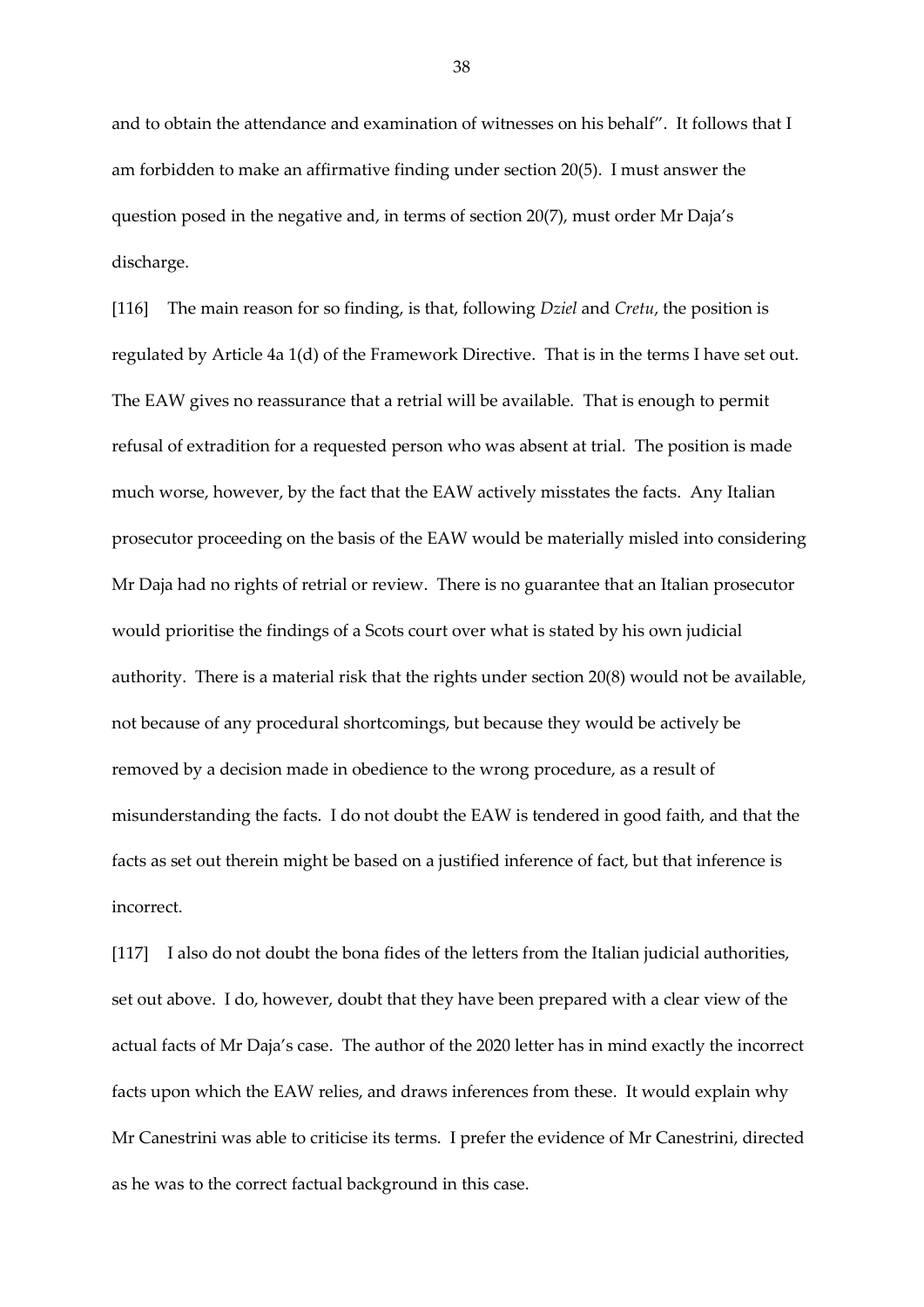[118] I have had regard to *Nastase*, on which the applicant's case was founded. That case cannot assist in a situation, as this, where the EAW proceeds on the wrong grounds and therefore does not provide the assurances which underpins Article 4a 1(d). In any event, the court in *Nastase* had the benefit of evidence which it found indisputably met the test of reopening the case and calling new evidence (paragraph 48). There is no such evidence here, and accordingly *Nastase* does not assist in finding section 20(8) to be met in the present case. In fact, although *Nastase* mentions the "insuperable difficulty" that UK jurisprudence has consistently found Article 175 compatible with s20, that jurisprudence is displaced when the facts show that the EAW proceeds on the wrong assumptions and applies the wrong law as a result. I am assisted in this approach by *Re R*, from the Federal Constitutional Court, to which counsel referred. In *Re R*, the court discussed the requirement to investigate and establish the facts, against a background of it being difficult to have an overview of Italian penal code (at 124), a situation very like the present. The court was presented with a series of assurances, but the extent to which these preserved the appellant's rights were not clear (at 125), again similar to the present. The court considered that the Italian assurances of a thorough examination of the merits on the factual and legal issues, together with a hearing on further evidence being "not impossible", fell short of the relevant standards (123). Again, that closely reflects the position with which this court is faced, and led to a similar disposal. [119] I would observe that my findings do not preclude a further attempt to extradite Mr Daja, based on a corrected version of the facts, but that is not a matter to be discussed further here.

# **Article 8**

[120] It is unnecessary to deal with the remaining Article 8 point, that extradition is incompatible with the rights of Mr Daja and his family. The evidence was distinctly limited